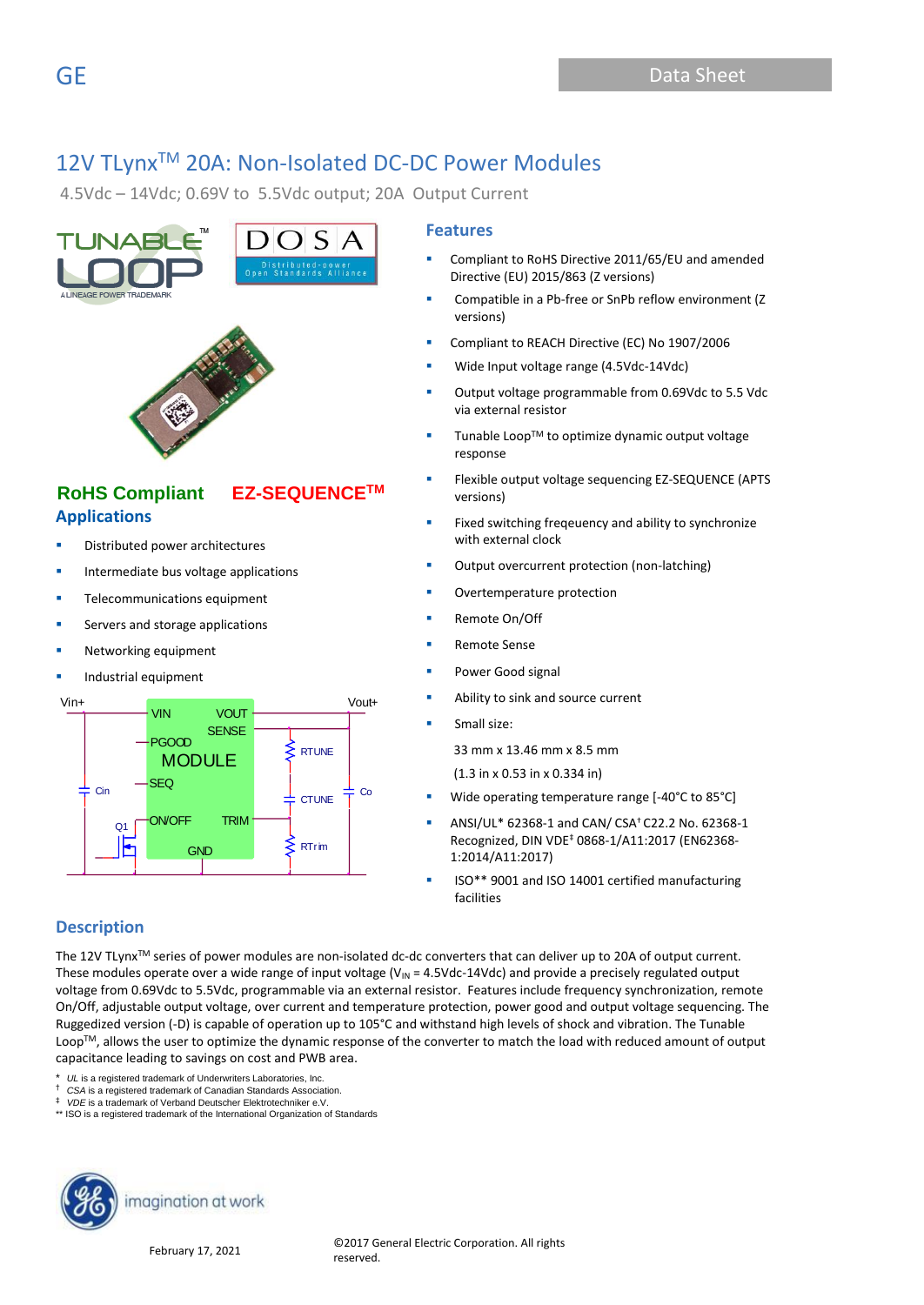**4.5Vdc –14Vdc input; 0.69Vdc to 5.5Vdc output; 20A Output Current**

### **Absolute Maximum Ratings**

Stresses in excess of the absolute maximum ratings can cause permanent damage to the device. These are absolute stress ratings only, functional operation of the device is not implied at these or any other conditions in excess of those given in the operations sections of the data sheet. Exposure to absolute maximum ratings for extended periods can adversely affect the device reliability.

| Parameter                            | <b>Device</b> | Symbol                   | <b>Min</b> | <b>Max</b> | <b>Unit</b> |
|--------------------------------------|---------------|--------------------------|------------|------------|-------------|
| Input Voltage                        | All           | $V_{IN}$                 | $-0.3$     | 15         | Vdc         |
| Continuous                           |               |                          |            |            |             |
| Voltage on SEQ terminal              | All           | V <sub>SEQ</sub>         | $-0.3$     | $V_{IN}$   | Vdc         |
| Voltage on SYNC terminal             | All           | <b>V</b> <sub>SYNC</sub> | $-0.3$     | 12         | Vdc         |
| Voltage on PG terminal               | All           | V <sub>PG</sub>          | $-0.3$     | 6          | Vdc         |
| <b>Operating Ambient Temperature</b> | All           | $T_A$                    | $-40$      | 85         | °C          |
| (see Thermal Considerations section) |               |                          |            |            |             |
| Storage Temperature                  | All           | $T_{\text{stg}}$         | -55        | 125        | °C          |

# **Electrical Specifications**

Unless otherwise indicated, specifications apply over all operating input voltage, resistive load, and temperature conditions.

| Parameter                                                                                                                                                       | <b>Device</b>          | <b>Symbol</b>             | <b>Min</b> | <b>Typ</b> | <b>Max</b>   | <b>Unit</b> |
|-----------------------------------------------------------------------------------------------------------------------------------------------------------------|------------------------|---------------------------|------------|------------|--------------|-------------|
| <b>Operating Input Voltage</b>                                                                                                                                  | All                    | $V_{\text{IN}}$           | 4.5        |            | 14           | Vdc         |
| Maximum Input Current                                                                                                                                           | All                    | I <sub>IN.max</sub>       |            |            | 20           | Adc         |
| $(V_{\text{IN}}=4.5V \text{ to } 14V, I_{\text{O}}=I_{\text{O, max}})$                                                                                          |                        |                           |            |            |              |             |
| Input No Load Current                                                                                                                                           |                        |                           |            |            |              |             |
| $(V_{IN} = 10.0 \text{Vdc}, I_0 = 0$ , module enabled)                                                                                                          | $V_{O.set} = 0.69$ Vdc | IN, No load               |            | 42         |              | mA          |
| $(V_{IN} = 12.0 \text{Vdc}, I_0 = 0$ , module enabled)                                                                                                          | $V_{O,set}$ = 3.3Vdc   | IN, No load               |            | 74         |              | mA          |
| Input Stand-by Current                                                                                                                                          | All                    | I <sub>IN, stand-by</sub> |            | 3          |              | <b>mA</b>   |
| $(V_{IN} = 12.0Vdc$ , module disabled)                                                                                                                          |                        |                           |            |            |              |             |
| <b>Inrush Transient</b>                                                                                                                                         | All                    | 1 <sup>2</sup> t          |            |            | $\mathbf{1}$ | $A^2S$      |
| Input Reflected Ripple Current, peak-to-peak<br>(5Hz to 20MHz, 1 $\mu$ H source impedance; V <sub>IN</sub> =4.5V to<br>14V, lo= lomax; See Test Configurations) | All                    |                           |            | 43         |              | mAp-p       |
| Input Ripple Rejection (120Hz)                                                                                                                                  | All                    |                           |            | 45         |              | dB          |

### **CAUTION: This power module is not internally fused. An input line fuse must always be used.**

This power module can be used in a wide variety of applications, ranging from simple standalone operation to an integrated part of sophisticated power architecture. To preserve maximum flexibility, internal fusing is not included; however, to achieve maximum safety and system protection, always use an input line fuse. The safety agencies require a fast-acting fuse with a maximum rating of 20 A (see Safety Considerations section). Based on the information provided in this data sheet on inrush energy and maximum dc input current, the same type of fuse with a lower rating can be used. Refer to the fuse manufacturer's data sheet for further information.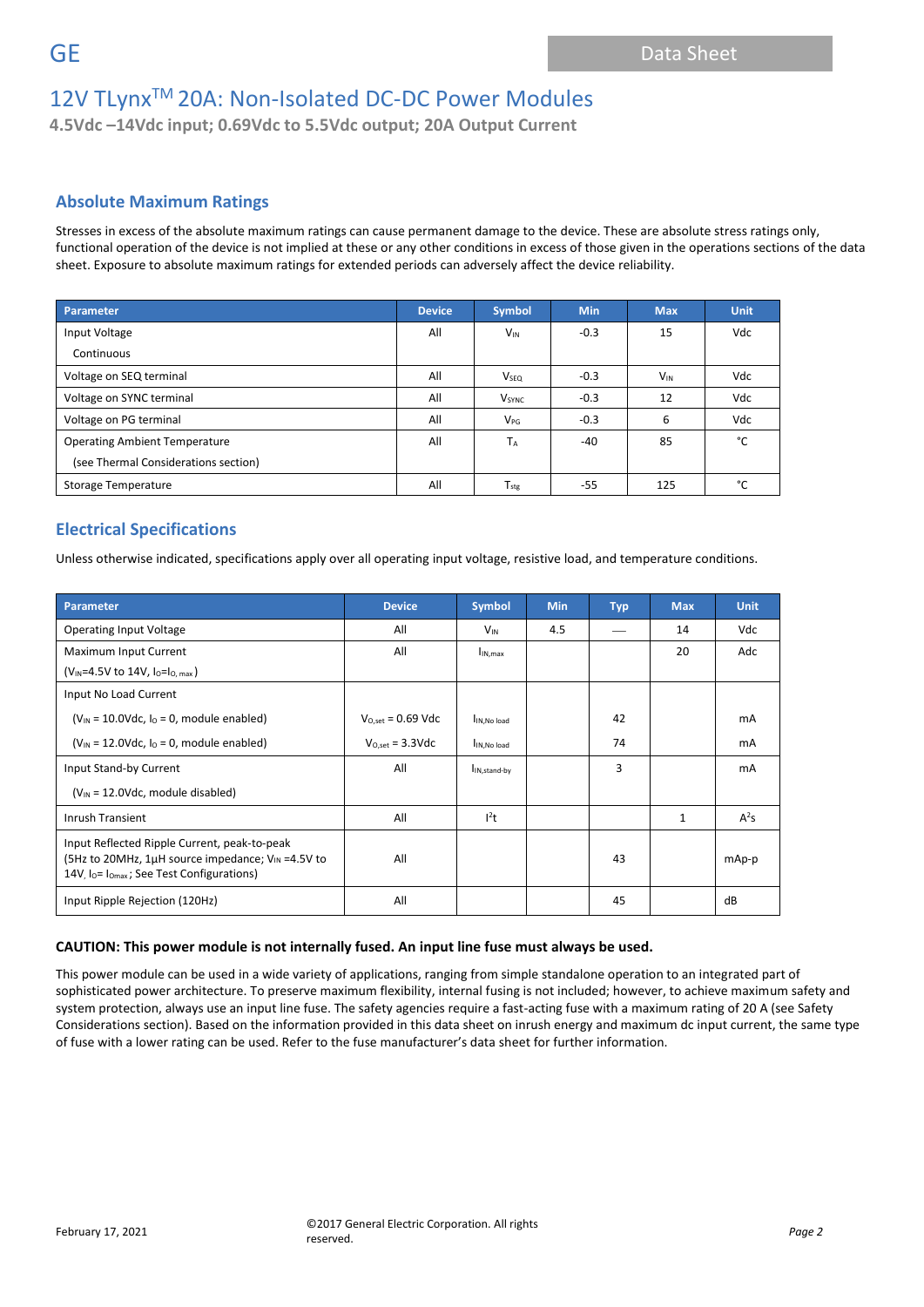**4.5Vdc –14Vdc input; 0.69Vdc to 5.5Vdc output; 20A Output Current**

# **Electrical Specifications (continued)**

| <b>Parameter</b>                                                                                                                                                                                 | <b>Device</b>                 | <b>Symbol</b>       | Min         | <b>Typ</b> | <b>Max</b> | <b>Unit</b>                       |
|--------------------------------------------------------------------------------------------------------------------------------------------------------------------------------------------------|-------------------------------|---------------------|-------------|------------|------------|-----------------------------------|
| Output Voltage Set-point                                                                                                                                                                         | All                           | $V0$ , set          | $-1.5$      |            | $+1.5$     | $%$ $V_{O, set}$                  |
| Output Voltage                                                                                                                                                                                   | All                           | $V_{O, set}$        | $-2.5$      |            | $+2.5$     | % V <sub>O, set</sub>             |
| (Over all operating input voltage, resistive load, and<br>temperature conditions until end of life)                                                                                              |                               |                     |             |            |            |                                   |
| Adjustment Range (selected by an external resistor)<br>(Some output voltages may not be possible depending on<br>the input voltage – see Feature Descriptions Section)                           | All                           | $V_{\rm O}$         | 0.69        |            | 5.5        | Vdc                               |
| Output Regulation (for $V_0 \geq 2.5$ Vdc)                                                                                                                                                       |                               |                     |             |            |            |                                   |
| Line ( $V_{IN} = V_{IN, min}$ to $V_{IN, max}$ )                                                                                                                                                 | All                           |                     |             |            | $+0.4$     | $%$ $V_{O, set}$                  |
| Load ( $I_0 = I_0$ , min to $I_0$ , max)                                                                                                                                                         | All                           |                     |             |            | 10         | mV                                |
| Output Regulation (for $V_0$ < 2.5Vdc)                                                                                                                                                           |                               |                     |             |            |            |                                   |
| Line ( $V_{IN} = V_{IN, min}$ to $V_{IN, max}$ )                                                                                                                                                 | All                           |                     |             |            | 10         | mV                                |
| Load ( $I_0 = I_0$ , min to $I_0$ , max)                                                                                                                                                         | All                           |                     |             |            | 5          | mV                                |
| Temperature (T <sub>ref</sub> =T <sub>A, min</sub> to T <sub>A, max</sub> )                                                                                                                      | All                           |                     |             |            | 0.5        | % V <sub>O, set</sub>             |
| Remote Sense Range                                                                                                                                                                               | All                           |                     |             |            | 0.5        | Vdc                               |
| Output Ripple and Noise on nominal output<br>$(V_{IN} = V_{IN, nom}$ and lo=lo, min to lo, max Co = 0.1µF // 10 µF<br>ceramic capacitors)<br>Peak-to-Peak (5Hz to 20MHz bandwidth)<br><b>RMS</b> | All                           |                     |             | 30<br>14   | 80<br>28   | $mV_{pk-pk}$<br>mV <sub>rms</sub> |
| External Capacitance <sup>1</sup>                                                                                                                                                                |                               |                     |             |            |            |                                   |
| Without the Tunable Loop™                                                                                                                                                                        |                               |                     |             |            |            |                                   |
| $ESR \geq 1$ m $\Omega$                                                                                                                                                                          | All                           | C <sub>O, max</sub> | 0           |            | 200        | μF                                |
| With the Tunable Loop™                                                                                                                                                                           |                               |                     |             |            |            |                                   |
| $ESR \ge 0.15$ m $\Omega$                                                                                                                                                                        | All                           | $CO$ max            | 0           |            | 1000       | μF                                |
| $ESR \ge 10 \text{ m}\Omega$                                                                                                                                                                     | All                           | $C_{O. max}$        | 0           |            | 10000      | μF                                |
| <b>Output Current</b>                                                                                                                                                                            | All                           | $\mathsf{I}_0$      | $\mathbf 0$ |            | 20         | Adc                               |
| Output Current Limit Inception (Hiccup Mode)                                                                                                                                                     | All                           | I <sub>O, lim</sub> |             | 120        |            | $% I_{o,max}$                     |
| <b>Output Short-Circuit Current</b>                                                                                                                                                              | All                           | I <sub>O, s/c</sub> |             | 2.6        |            | Adc                               |
| (V <sub>0</sub> ≤250mV) (Hiccup Mode)                                                                                                                                                            |                               |                     |             |            |            |                                   |
| Efficiency (V <sub>IN</sub> = 10Vdc)                                                                                                                                                             | $V_{O.set} = 0.69Vdc$         | η                   |             | 72.1       |            | $\%$                              |
| $V_{IN}$ = 12Vdc, T <sub>A</sub> =25°C                                                                                                                                                           | $V_{O.set} = 1.2$ Vdc         | η                   |             | 81.3       |            | %                                 |
| $I_0 = I_0$ , max, $V_0 = V_0$ , set                                                                                                                                                             | $V_{O,set} = 1.8 \text{Vdc}$  | η                   |             | 85.7       |            | %                                 |
|                                                                                                                                                                                                  | $V_{O, set} = 2.5 \text{Vdc}$ | η                   |             | 88.0       |            | $\%$                              |
|                                                                                                                                                                                                  | $V_{O,set} = 3.3 \text{Vdc}$  | η                   |             | 89.7       |            | %                                 |
|                                                                                                                                                                                                  | $V_{O,set} = 5.0$ Vdc         | η                   |             | 91.8       |            | %                                 |

**<sup>1</sup> External capacitors may require using the new Tunable LoopTM feature to ensure that the module is stable as well as getting the best transient response. See the Tunable LoopTM section for details.**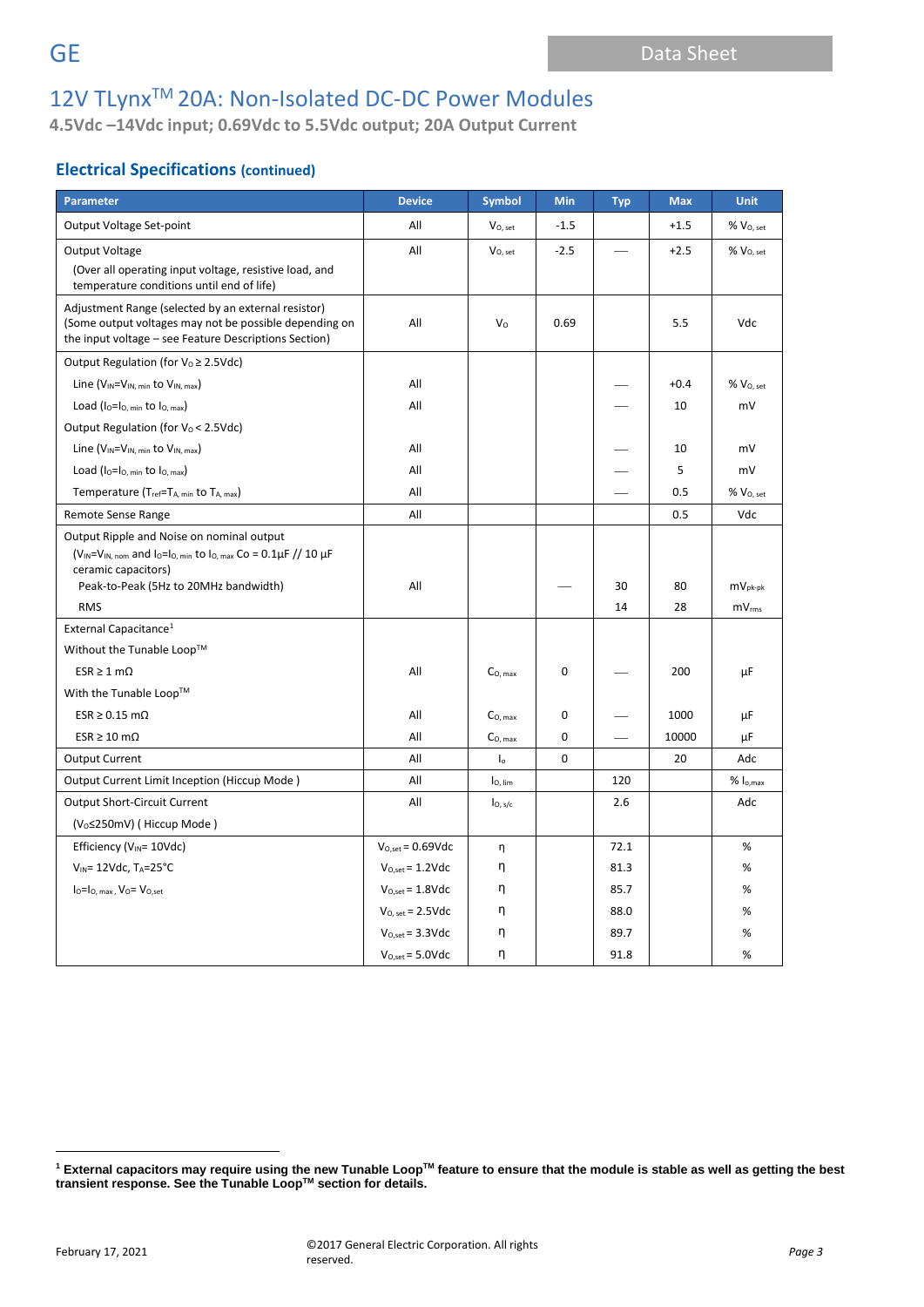**4.5Vdc –14Vdc input; 0.69Vdc to 5.5Vdc output; 20A Output Current**

# **Electrical Specifications(continued)**

| Parameter                                                              | <b>Device</b> | <b>Symbol</b>        | <b>Min</b> | <b>Typ</b> | <b>Max</b> | <b>Unit</b> |
|------------------------------------------------------------------------|---------------|----------------------|------------|------------|------------|-------------|
| Switching Frequency                                                    | All           | $f_{sw}$             |            | 550        |            | kHz         |
| Frequency Synchronization                                              |               |                      |            |            |            |             |
| Synchronization Frequency Range                                        |               |                      | 520        |            | 600        | kHz         |
| High-Level Input Voltage                                               | All           | V <sub>IH</sub>      | 2.5        |            |            | $\vee$      |
| Low-Level Input Voltage                                                | All           | $V_{\rm II}$         |            |            | 0.8        | $\vee$      |
| Input Current, SYNC                                                    | $VSYNC=2.5V$  | <b>I</b> SYNC        |            |            | 1          | mA          |
| Minimum Pulse Width, SYNC                                              | All           | tsync                | 250        |            |            | ns          |
| Minimum Setup/Hold Time, SYNC <sup>2</sup>                             | All           | t <sub>sync_sh</sub> | 250        |            |            | ns          |
| <b>Dynamic Load Response</b>                                           |               |                      |            |            |            |             |
| $(dlo/dt=10A/\mu s; V_{IN} = V_{IN, nom}; V_{out} = 1.5V, T_A = 25°C)$ |               |                      |            |            |            |             |
| Load Change from Io= 50% to 100% of Io, max; Co =<br>0                 |               |                      |            |            |            |             |
| Peak Deviation                                                         | All           | $V_{\rm pk}$         |            | 380        |            | mV          |
| Settling Time (Vo<10% peak deviation)                                  | All           | t <sub>s</sub>       |            | 30         |            | μs          |
| Load Change from Io= 100% to 50% of Io, max:<br>$Co = 0$               |               |                      |            |            |            |             |
| <b>Peak Deviation</b>                                                  | All           | $V_{\rm pk}$         |            | 300        |            | mV          |
| Settling Time (Vo<10% peak deviation)                                  | All           | t <sub>s</sub>       |            | 30         |            | μs          |

**<sup>2</sup> To meet set up time requirements for the synchronization circuit, the logic low width of the pulse must be greater than 100 ns wide.**

## **General Specifications**

| Parameter                                                                                                                                         | <b>Min</b> | <b>Tvp</b>  | Max | Unit      |
|---------------------------------------------------------------------------------------------------------------------------------------------------|------------|-------------|-----|-----------|
| Calculated MTBF (I <sub>O</sub> =0.8I <sub>O, max</sub> , V <sub>O</sub> =5V, T <sub>A</sub> =40°C) Telecordia Method Issue<br>2, Method I Case 3 |            | 14,262,200  |     | Hours     |
| Weight                                                                                                                                            |            | 6.05(0.213) |     | $g$ (oz.) |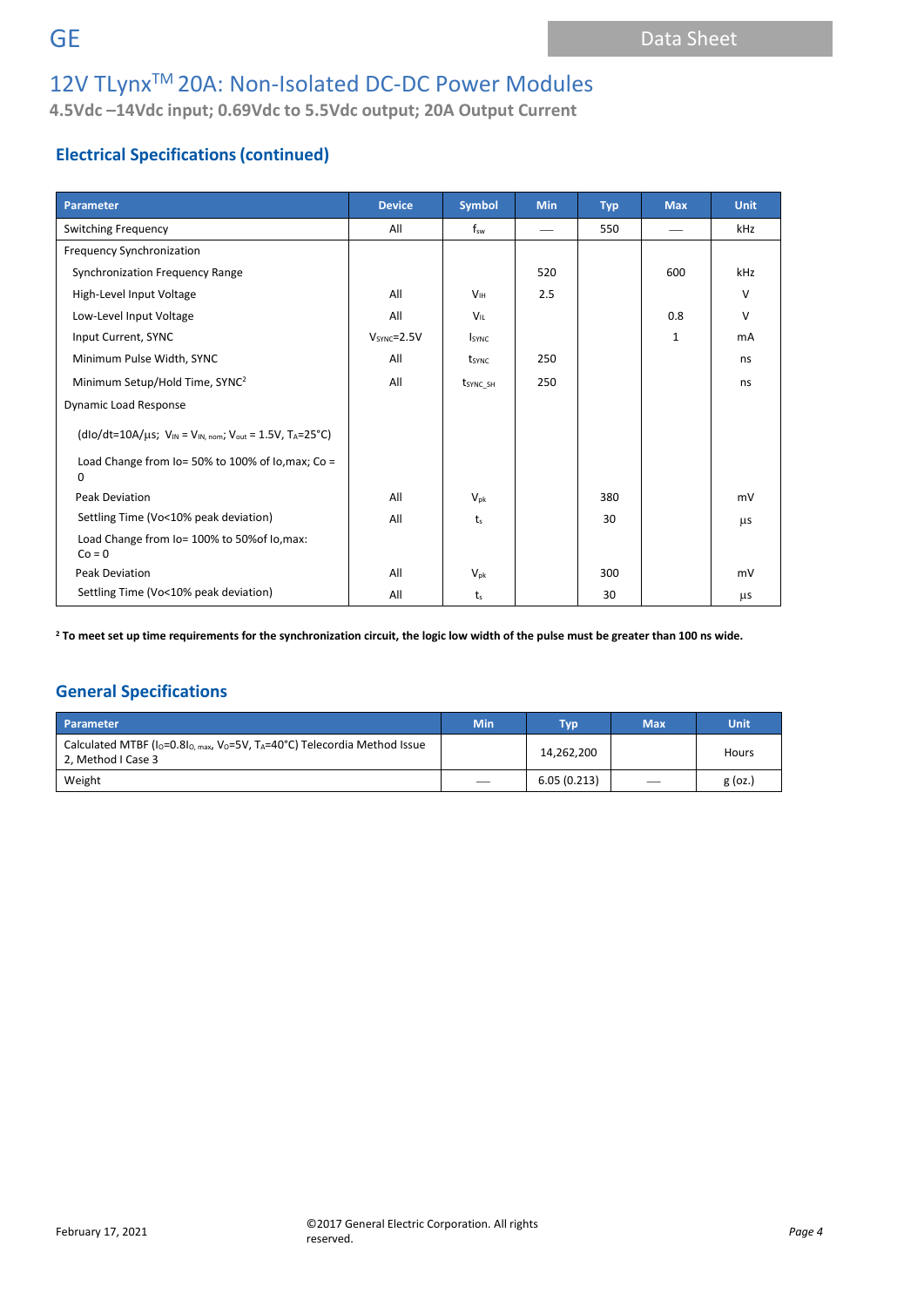**4.5Vdc –14Vdc input; 0.69Vdc to 5.5Vdc output; 20A Output Current**

# **Feature Specifications**

Unless otherwise indicated, specifications apply over all operating input voltage, resistive load, and temperature conditions. See Feature Descriptions for additional information.

| <b>Parameter</b>                                                                                                                                                                | <b>Device</b> | <b>Symbol</b>         | Min               | <b>Typ</b> | <b>Max</b>   | <b>Units</b>          |
|---------------------------------------------------------------------------------------------------------------------------------------------------------------------------------|---------------|-----------------------|-------------------|------------|--------------|-----------------------|
| On/Off Signal Interface                                                                                                                                                         |               |                       |                   |            |              |                       |
| (V <sub>IN</sub> =V <sub>IN, min</sub> to V <sub>IN, max</sub> ; open collector or equivalent,                                                                                  |               |                       |                   |            |              |                       |
| Signal referenced to GND)                                                                                                                                                       |               |                       |                   |            |              |                       |
| Device is with suffix "4" - Positive Logic (See Ordering Information)                                                                                                           |               |                       |                   |            |              |                       |
| Logic High (Module ON)                                                                                                                                                          |               |                       |                   |            |              |                       |
| Input High Current                                                                                                                                                              | All           | Iін                   |                   |            | 25           | μA                    |
| Input High Voltage                                                                                                                                                              | All           | <b>VIH</b>            | $V_{\text{IN}}-1$ |            | $V_{IN,max}$ | v                     |
| Logic Low (Module OFF)                                                                                                                                                          |               |                       |                   |            |              |                       |
| Input Low Current                                                                                                                                                               | All           | IIL                   |                   |            | 3            | mA                    |
| Input Low Voltage                                                                                                                                                               | All           | VIL                   |                   |            | 3.5          | $\vee$                |
| Device Code with no suffix - Negative Logic (See Ordering                                                                                                                       |               |                       |                   |            |              |                       |
| Information)                                                                                                                                                                    |               |                       |                   |            |              |                       |
| (On/OFF pin is open collector/drain logic input with                                                                                                                            |               |                       |                   |            |              |                       |
| external pull-up resistor; signal referenced to GND)                                                                                                                            |               |                       |                   |            |              |                       |
| Logic High (Module OFF)                                                                                                                                                         |               |                       |                   |            |              |                       |
| Input High Current                                                                                                                                                              | All           | Iін                   |                   |            | $\mathbf{1}$ | mA                    |
| Input High Voltage                                                                                                                                                              | All           | <b>V<sub>IH</sub></b> | 2.0               |            | VIN, max     | Vdc                   |
| Logic Low (Module ON)                                                                                                                                                           |               |                       |                   |            |              |                       |
| Input low Current                                                                                                                                                               | All           | <b>IIL</b>            |                   |            | 10           | μA                    |
| Input Low Voltage                                                                                                                                                               | All           | VIL                   | 0                 |            | $\mathbf{1}$ | Vdc                   |
| Turn-On Delay and Rise Times                                                                                                                                                    |               |                       |                   |            |              |                       |
| (V <sub>IN</sub> =V <sub>IN, nom</sub> , l <sub>O</sub> =l <sub>O, max</sub> , V <sub>O</sub> to within ±1% of steady state)                                                    |               |                       |                   |            |              |                       |
| Case 1: On/Off input is enabled and then input power is<br>applied (delay from instant at which $V_{IN} = V_{IN, min}$ until $V_0 =$<br>10% of V <sub>o</sub> , set)            | All           | Tdelay                |                   | 2          |              | msec                  |
| Case 2: Input power is applied for at least one second and<br>then the On/Off input is enabled (delay from instant at<br>which Von/Off is enabled until Vo = $10\%$ of Vo, set) | All           | Tdelay                |                   | 2          |              | msec                  |
| Output voltage Rise time (time for V <sub>o</sub> to rise from<br>10% of Vo, set to 90% of Vo, set)                                                                             | All           | Trise                 |                   | 5          |              | msec                  |
| Output voltage overshoot (TA = 25°C                                                                                                                                             |               |                       |                   |            | 3.0          | % V <sub>O, set</sub> |
| $V_{IN} = V_{IN, min}$ to $V_{IN, max, 10} = I_{O, min}$ to $I_{O, max}$                                                                                                        |               |                       |                   |            |              |                       |
| With or without maximum external capacitance                                                                                                                                    |               |                       |                   |            |              |                       |
| Over Temperature Protection                                                                                                                                                     | All           | $T_{\rm ref}$         |                   | 135        |              | °C                    |
| (See Thermal Considerations section)                                                                                                                                            |               |                       |                   |            |              |                       |
| Sequencing Delay time                                                                                                                                                           |               |                       |                   |            |              |                       |
| Delay from V <sub>IN, min</sub> to application of voltage on SEQ pin                                                                                                            | All           | TSEQ-delay            | 10                |            |              | msec                  |
| <b>Tracking Accuracy</b><br>(Power-Up: 2V/ms)                                                                                                                                   | All           | Vseq-Vo               |                   |            | 150          | mV                    |
| (Power-Down: 2V/ms)                                                                                                                                                             | All           | VsEQ-Vo               |                   |            | 100          | mV                    |
| (V <sub>IN, min</sub> to V <sub>IN, max</sub> ; l <sub>O, min</sub> to l <sub>O, max</sub> VSEQ < Vo)                                                                           |               |                       |                   |            |              |                       |
| Input Undervoltage Lockout                                                                                                                                                      |               |                       |                   |            |              |                       |
| Turn-on Threshold                                                                                                                                                               | All           |                       |                   | 4.45       |              | Vdc                   |
| <b>Turn-off Threshold</b>                                                                                                                                                       | All           |                       |                   | 4.2        |              | Vdc                   |
| Hysteresis                                                                                                                                                                      | All           |                       |                   | 0.25       |              | Vdc                   |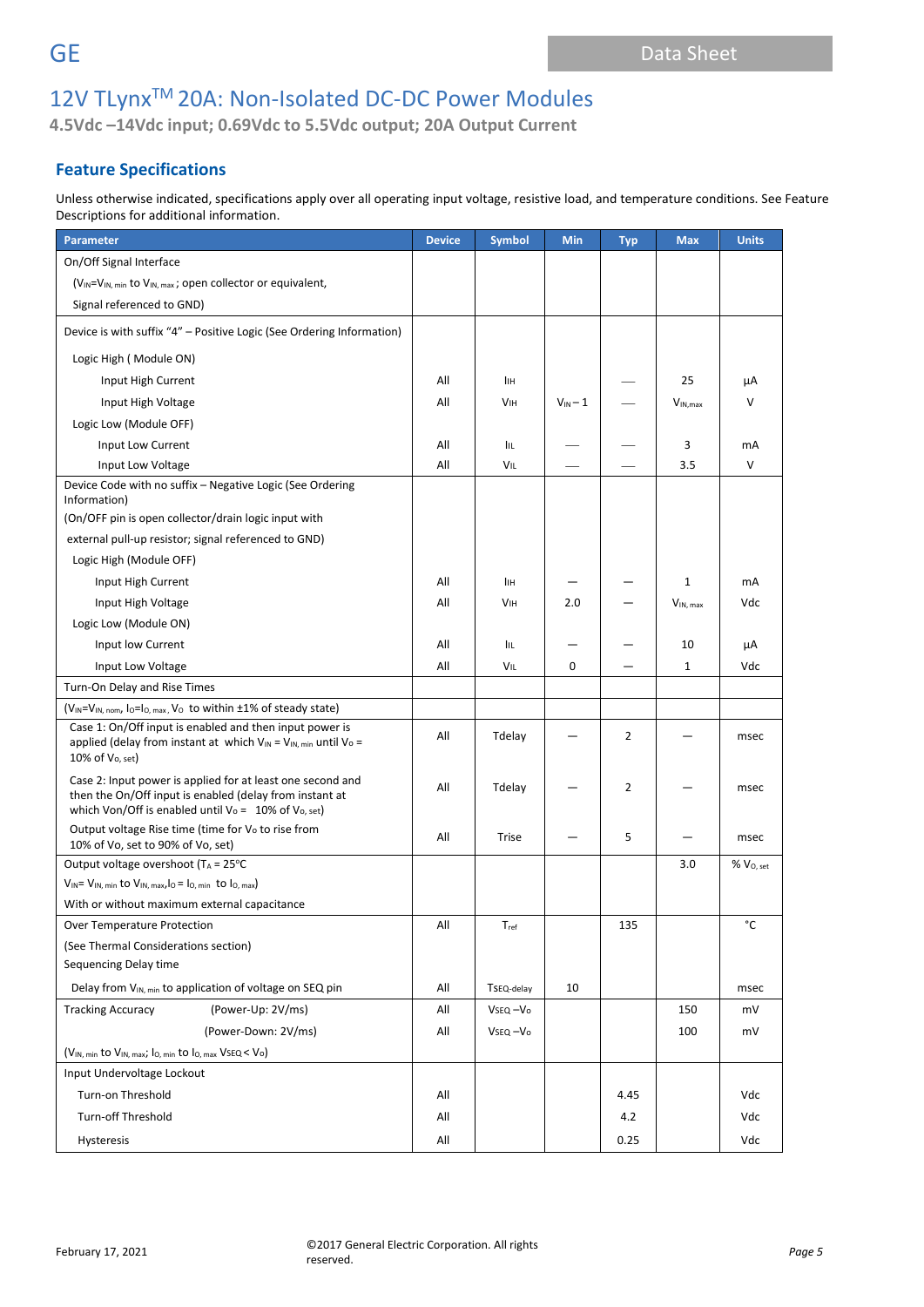**4.5Vdc –14Vdc input; 0.69Vdc to 5.5Vdc output; 20A Output Current**

# **Feature Specifications (cont.)**

| Parameter                                                         | <b>Device</b> | <b>Symbol</b> | <b>Min</b> | Typ <sup>1</sup> | <b>Max</b> | <b>Units</b>         |
|-------------------------------------------------------------------|---------------|---------------|------------|------------------|------------|----------------------|
| PGOOD (Power Good)                                                |               |               |            |                  |            |                      |
| Signal Interface Open Drain, $V_{\text{supply}} \leq 6\text{VDC}$ |               |               |            |                  |            |                      |
| Overvoltage threshold for PGOOD                                   |               |               |            | 110.8            |            | %V <sub>0. set</sub> |
| Undervoltage threshold for PGOOD                                  |               |               |            | 89.1             |            | %V <sub>0. set</sub> |
| Pulldown resistance of PGOOD pin                                  | All           |               |            |                  | 50         | Ω                    |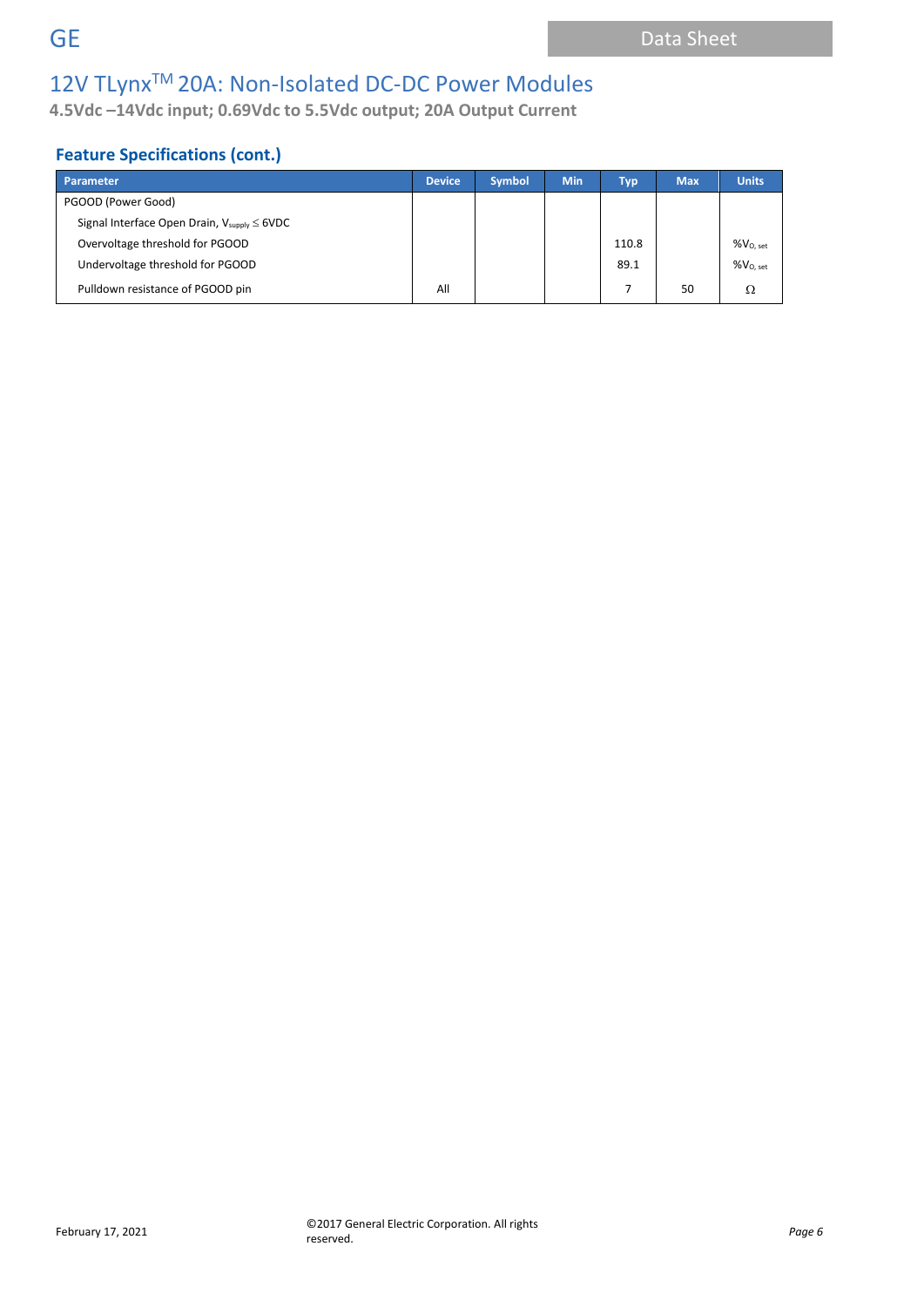**4.5Vdc –14Vdc input; 0.69Vdc to 5.5Vdc output; 20A Output Current**

### **Characteristic Curves**

The following figures provide typical characteristics for the 12V TLynx™ at 0.69Vo and at 25°C.









**Figure 1. Converter Efficiency versus Output Current. Figure 2. Derating Output Current versus Ambient Temperature and Airflow. (Ruggedized Part is Discontinued)**



**Figure 3. Typical output ripple and noise (V**<sub>IN</sub> = 12V, I<sub>0</sub> = I<sub>0</sub>,max). **Figure 4. Transient Response to Dynamic Load Change from 0% to 50% to 0%.**



**Figure 5. Typical Start-up Using On/Off Voltage (I<sup>o</sup> = Io,max). Figure 6. Typical Start-up Using Input Voltage (VIN = 10V, I<sup>o</sup> <sup>=</sup> Io,max).**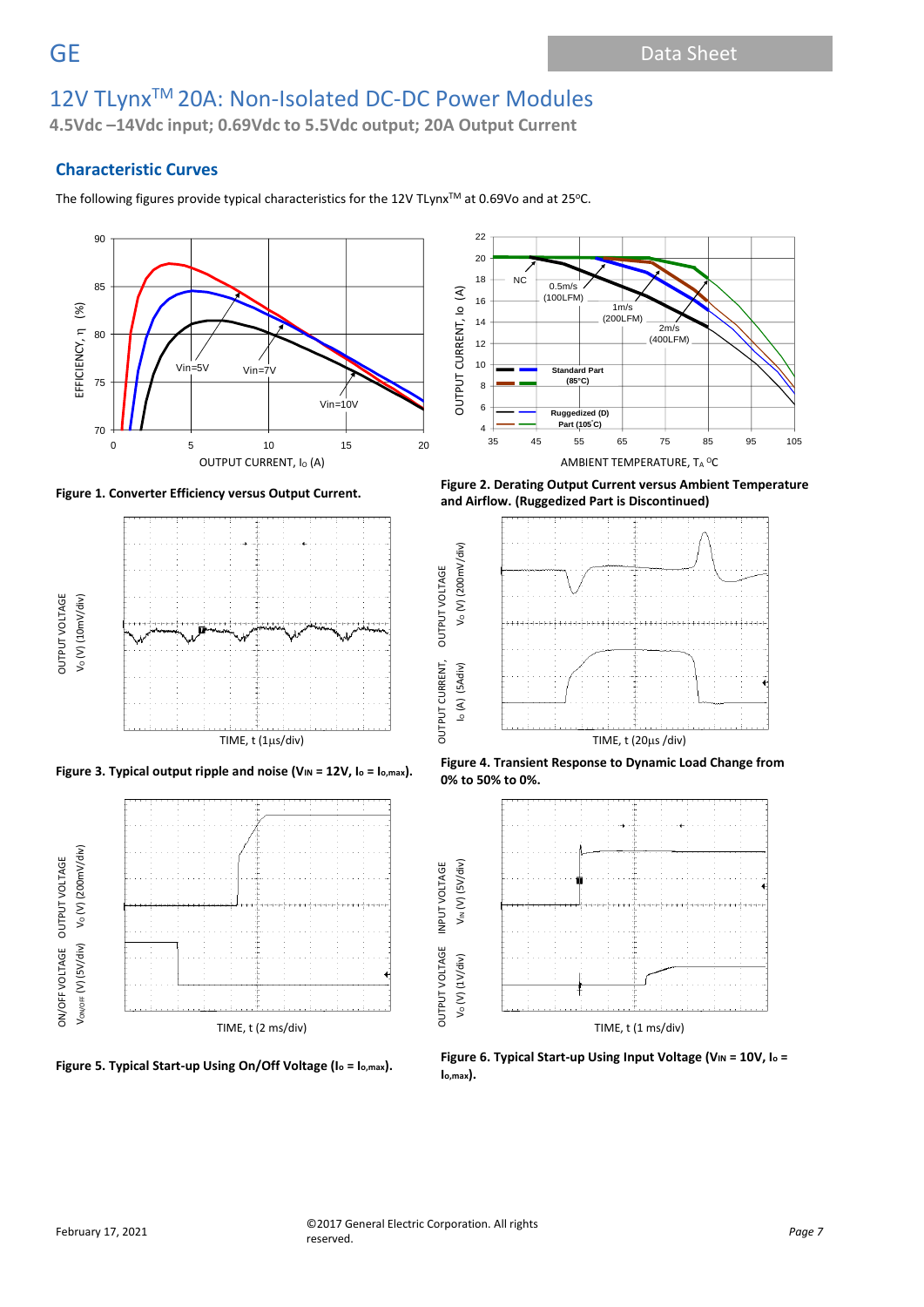**4.5Vdc –14Vdc input; 0.69Vdc to 5.5Vdc output; 20A Output Current**

## **Characteristic Curves (continued)**

The following figures provide typical characteristics for the 12V TLynx™ at 1.2Vo and at 25°C.











**Figure 7. Converter Efficiency versus Output Current. Figure 8. Derating Output Current versus Ambient Temperature and Airflow. Ruggedized part is discontinued**



**Figure 10. Transient Response to Dynamic Load Change from**<br> **Pigure 10. Transient Response to Dynamic Load Change from Pigure 12V**, lo = lo,max). **0% to 50% to 0%.**



**Figure 11. Typical Start-up Using On/Off Voltage (I<sup>o</sup> = Io,max). Figure 12. Typical Start-up Using Input Voltage (VIN = 12V, I<sup>o</sup> <sup>=</sup> Io,max).**

**OUTPUT VOLTAGE**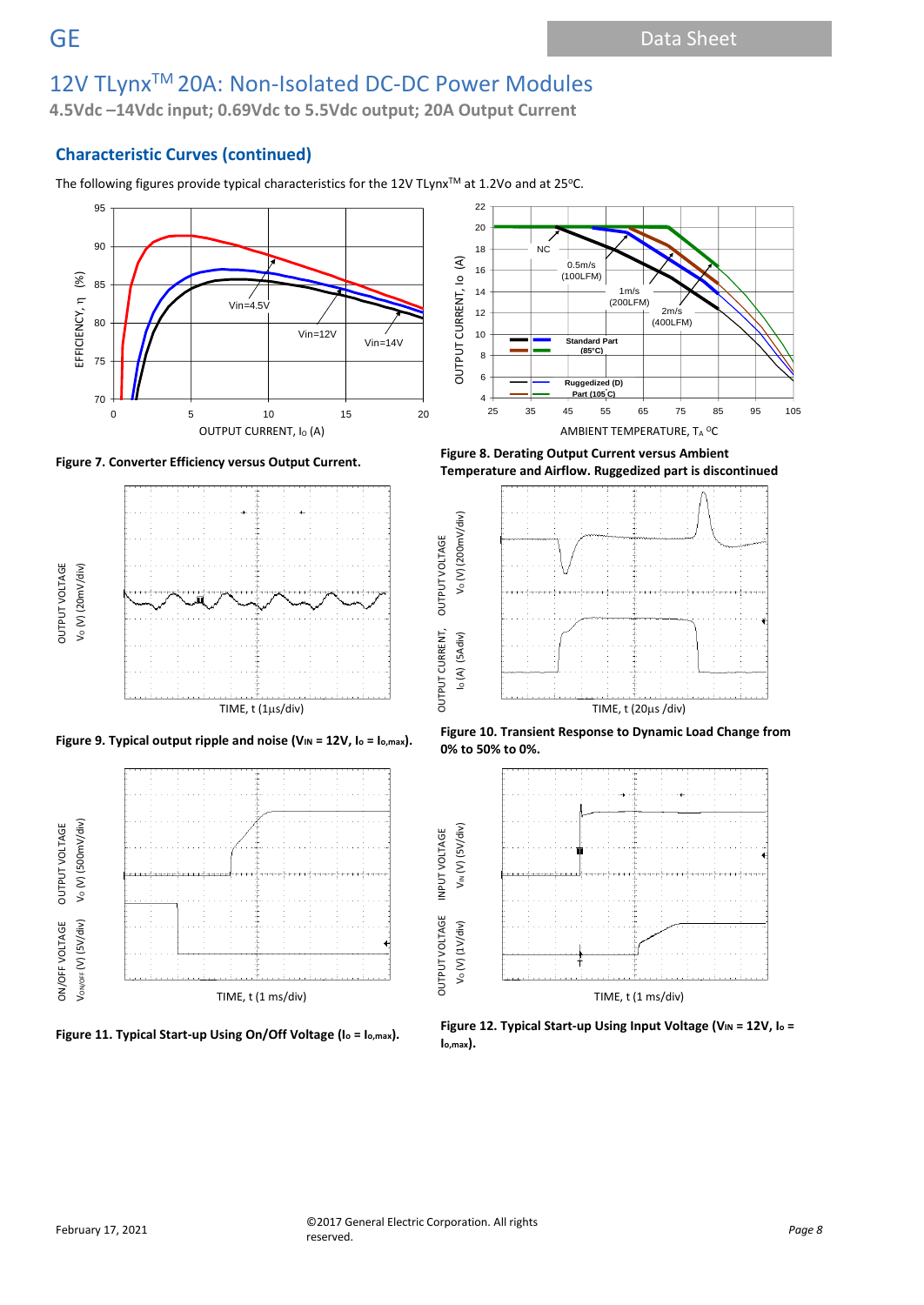**4.5Vdc –14Vdc input; 0.69Vdc to 5.5Vdc output; 20A Output Current**

### **Characteristic Curves (continued)**

The following figures provide typical characteristics for the 12V TLynx™ at 1.8Vo and at 25°C.









25 35 45 55 65 75 85 95 105 OUTPUT CURRENT, I $_{\rm O}$  (A)  $_{\rm AMBIENT}$  Temperature, T<sub>A</sub>  $^{\rm O}$ C **Figure 13. Converter Efficiency versus Output Current. Figure 14. Derating Output Current versus Ambient** 

**Standard Part (85°C)**

1m/s (200LFM)

 $2m$ (400LFM)

0.5m/s (100LFM)

NC

**Ruggedized (D) Part (105°C)**

OUTPUT CURRENT, Io (A)

OUTPUT CURRENT, IO

 $\widehat{\mathcal{E}}$ 

OUTPUT CURRENT, OUTPUT VOLTAGE

OUTPUT VOLTAGE





Figure 15. Typical output ripple and noise (V<sub>IN</sub> = 12V, I<sub>o</sub> = I<sub>o,max</sub>). Figure 16. Transient Response to Dynamic Load Change from **0% to 50% to 0%.**



**Figure 17. Typical Start-up Using On/Off Voltage (I<sup>o</sup> = Io,max). Figure 18. Typical Start-up Using Input Voltage (VIN = 12V, I<sup>o</sup> <sup>=</sup> Io,max).**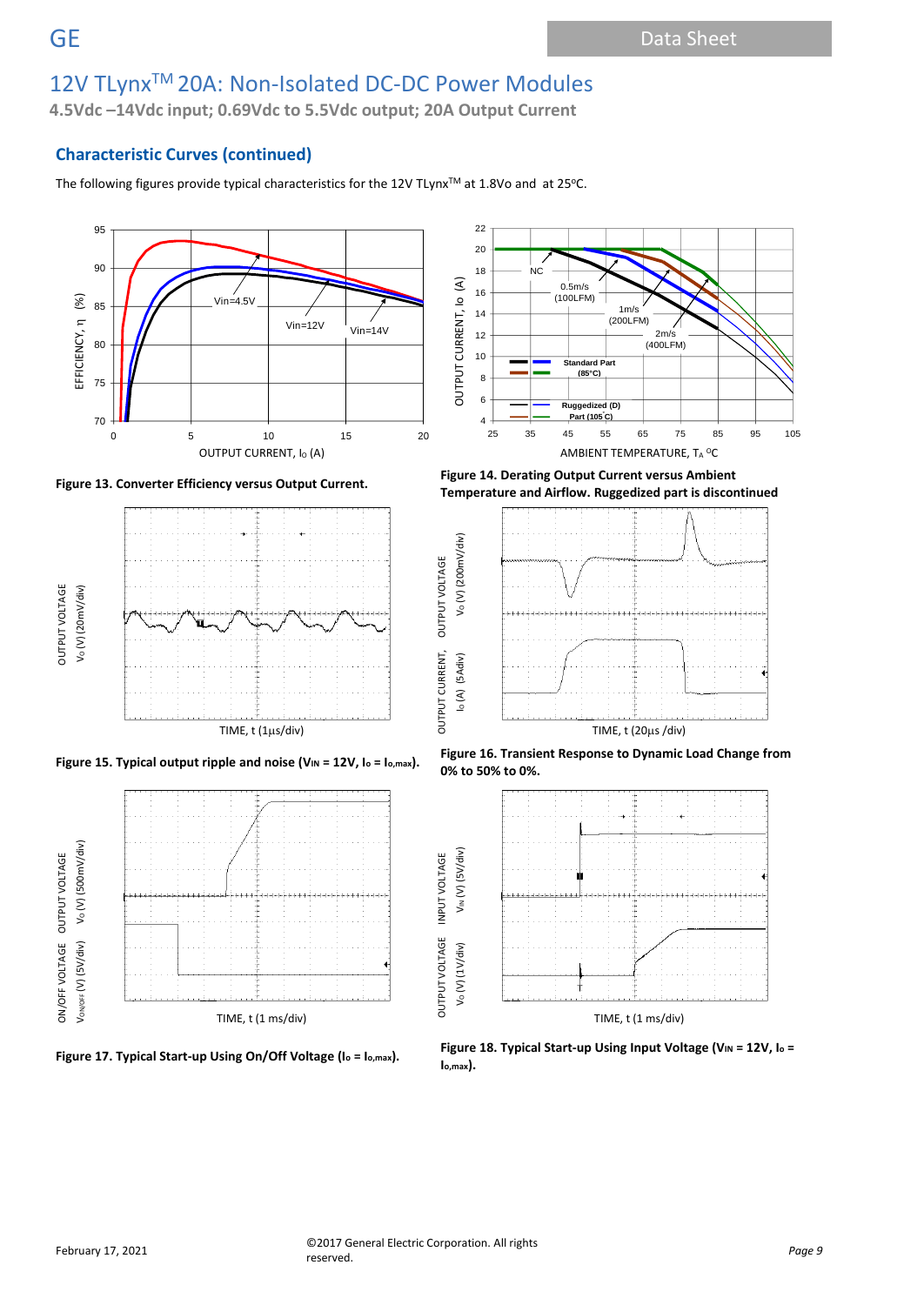**4.5Vdc –14Vdc input; 0.69Vdc to 5.5Vdc output; 20A Output Current**

## **Characteristic Curves (continued)**

The following figures provide typical characteristics for the 12V TLynx™ at 2.5Vo and at 25°C.











1m/s (200LFM)

> $2m/s$  $(400L)$ FM)

**Standard Part (85°C)**

0.5m/s (100LFM)

 $NC$ 

**Ruggedized (D)** 

OUTPUT CURRENT, Io (A)

OUTPUT CURRENT, IO

 $\widehat{\mathcal{E}}$ 

OUTPUT CURRENT, OUTPUT VOLTAGE

**OUTPUT VOLTAGE** 

OUTPUT VOLTAGE INPUT VOLTAGE

INPUT VOLTAGE





Figure 21. Typical output ripple and noise (V<sub>IN</sub> = 12V, I<sub>o</sub> = I<sub>o,max</sub>). Figure 22. Transient Response to Dynamic Load Change from **0% to 50% to 0%.**



**Figure 23. Typical Start-up Using On/Off Voltage (I<sup>o</sup> = Io,max). Figure 24. Typical Start-up Using Input Voltage (VIN = 12V, I<sup>o</sup> <sup>=</sup> Io,max).**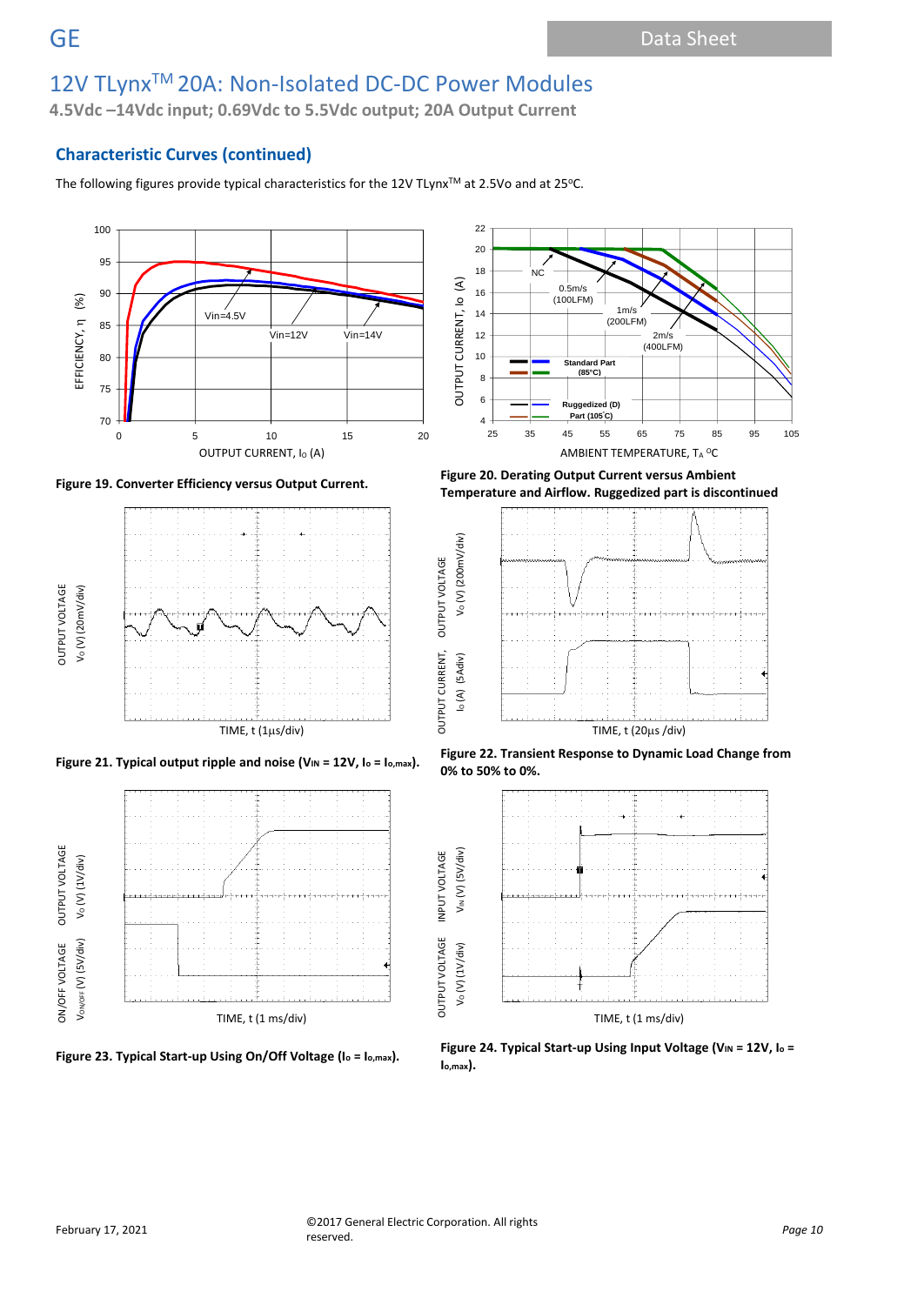**4.5Vdc –14Vdc input; 0.69Vdc to 5.5Vdc output; 20A Output Current**

## **Characteristic Curves (continued)**

The following figures provide typical characteristics for the 12V TLynx<sup>™</sup> at 3.3Vo and at 25°C.













**Figure 25. Converter Efficiency versus Output Current. Figure 26. Derating Output Current versus Ambient Temperature and Airflow. Ruggedized part is discontinued**









**OUTPUT VOLTAGE**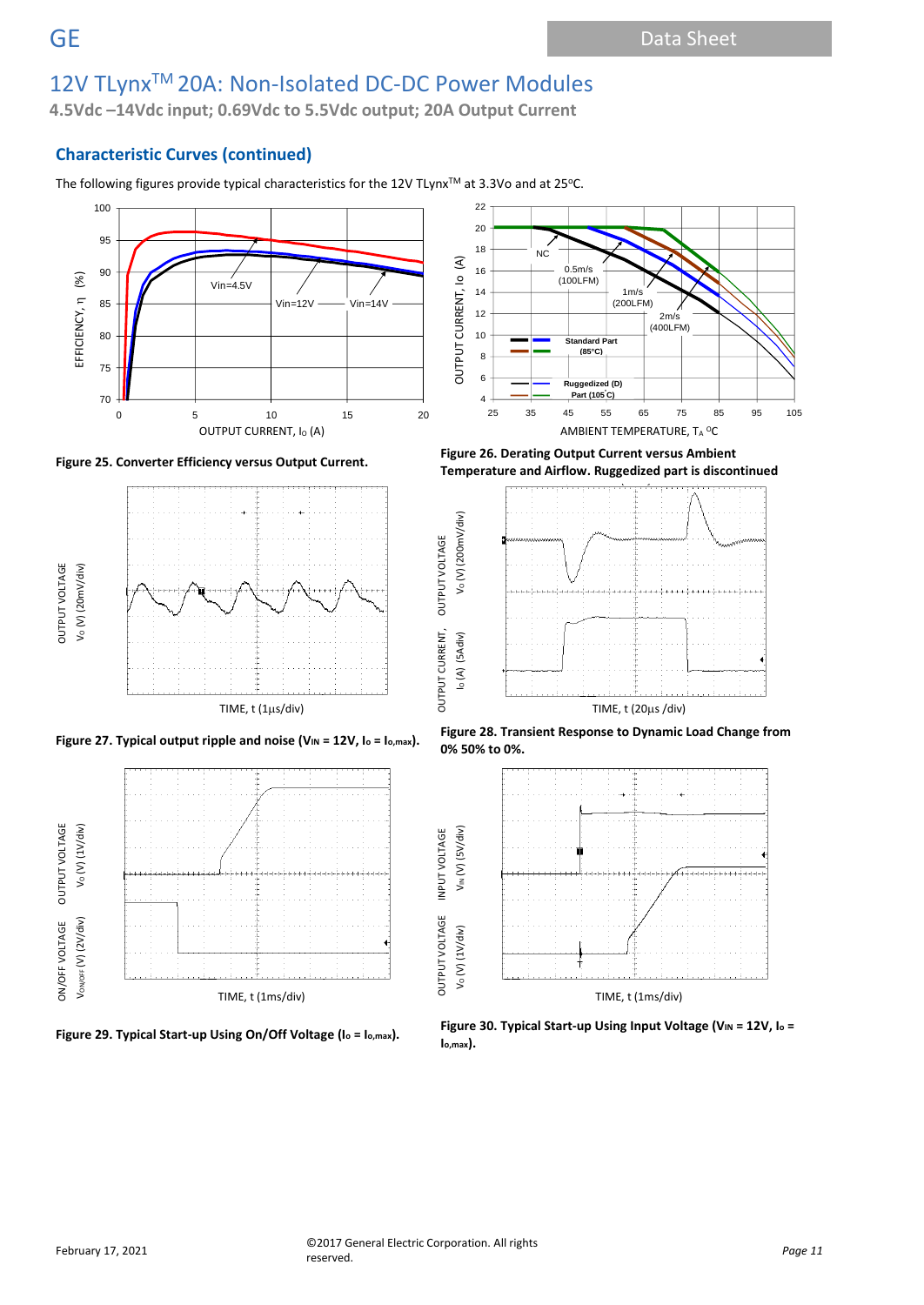**4.5Vdc –14Vdc input; 0.69Vdc to 5.5Vdc output; 20A Output Current**

## **Characteristic Curves (continued)**

The following figures provide typical characteristics for the 12V TLynx™ at 5Vo and at 25°C.













**Figure 31. Converter Efficiency versus Output Current. Figure 34. Derating Output Current versus Ambient Temperature and Airflow. Ruggedized part is discontinued**



Figure 32. Typical output ripple and noise (V<sub>IN</sub> = 12V, lo = l<sub>o,max</sub>). Figure 35. Transient Response to Dynamic Load Change from **0% 50% to 0%.**





**OUTPUT VOLTAGE**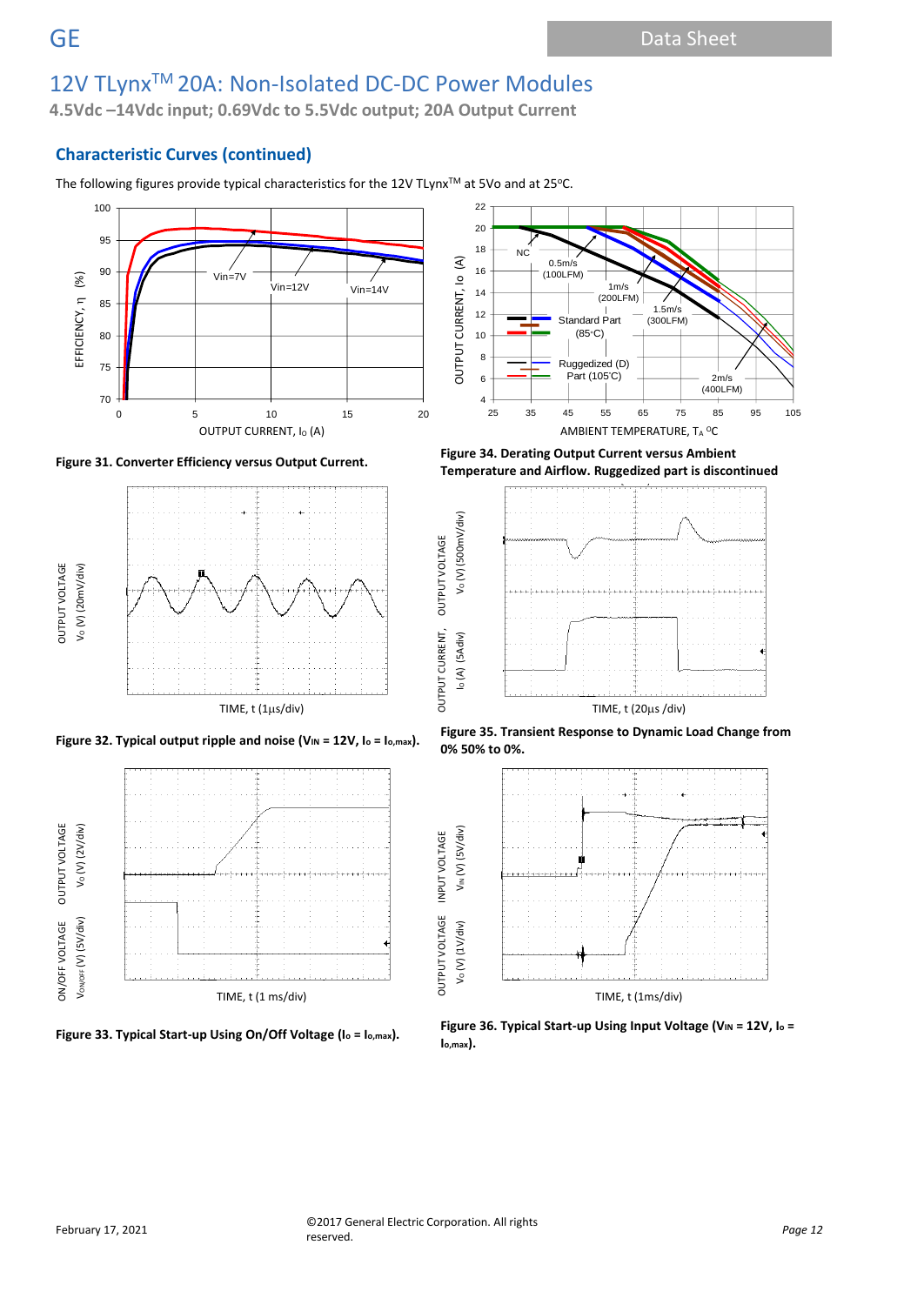**4.5Vdc –14Vdc input; 0.69Vdc to 5.5Vdc output; 20A Output Current**

# **Test Configurations**



**Figure 37. Input Reflected Ripple Current Test Setup.**



NOTE: All voltage measurements to be taken at the module terminals, as shown above. If sockets are used then Kelvin connections are required at the module terminals to avoid measurement errors due to socket contact resistance.

### **Figure 38. Output Ripple and Noise Test Setup.**



NOTE: All voltage measurements to be taken at the module terminals, as shown above. If sockets are used then Kelvin connections are required at the module terminals to avoid measurement errors due to socket contact resistance.

### **Figure 39. Output Voltage and Efficiency Test Setup.**

Efficiency 
$$
\eta = \frac{V_0 I_0}{V_{IN} I_{IN}} \times 100 %
$$

# **Design Considerations**

### **Input Filtering**

The 12V TLynx™ module should be connected to a low acimpedance source. A highly inductive source can affect the stability of the module. An input capacitance must be placed directly adjacent to the input pin of the module, to minimize input ripple voltage and ensure module stability.

To minimize input voltage ripple, low-ESR polymer and ceramic capacitors are recommended at the input of the module.

To minimize input voltage ripple, ceramic capacitors are recommended at the input of the module. Figure 40 shows the input ripple voltage for various output voltages at 20A of load current with 2x22 µF or 3x22 µF ceramic capacitors and an input of 12V.



Output Voltage (Vdc)

**Figure 40. Input ripple voltage for various output voltages with 2x22 µF or 3x22 µF ceramic capacitors at the input (20A load). Input voltage is 12V.**

### **Output Filtering**

The 12V TLynx<sup>™</sup> modules are designed for low output ripple voltage and will meet the maximum output ripple specification with 0.1 µF ceramic and 10 µF ceramic capacitors at the output of the module. However, additional output filtering may be required by the system designer for a number of reasons. First, there may be a need to further reduce the output ripple and noise of the module. Second, the dynamic response characteristics may need to be customized to a particular load step change.

To reduce the output ripple and improve the dynamic response to a step load change, additional capacitance at the output can be used. Low ESR polymer and ceramic capacitors are recommended to improve the dynamic response of the module. Figure 41 provides output ripple information for different external capacitance values at various Vo and for a full load current of 20A. For stable operation of the module, limit the capacitance to less than the maximum output capacitance as specified in the electrical specification table. Optimal performance of the module can be achieved by using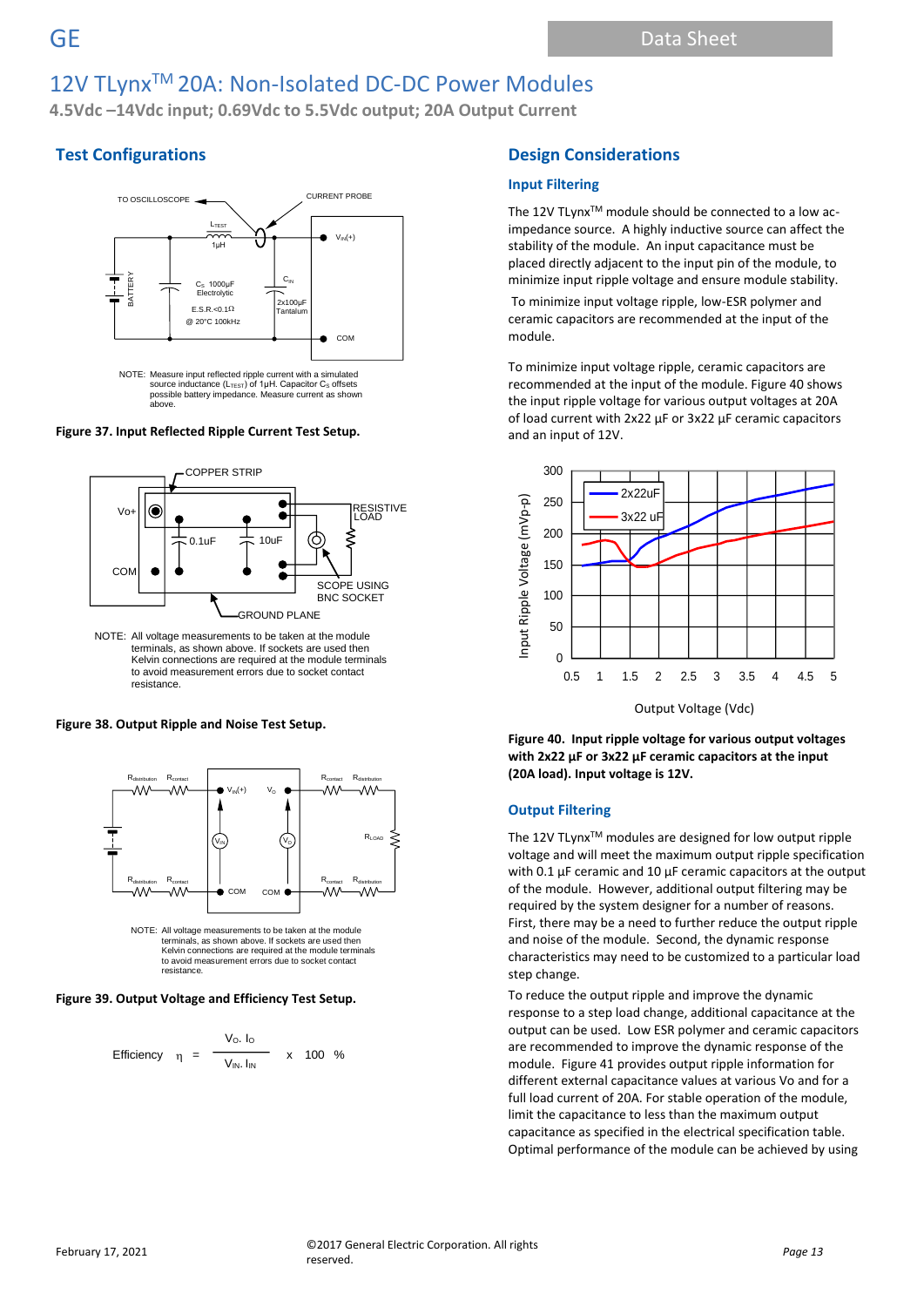**4.5Vdc –14Vdc input; 0.69Vdc to 5.5Vdc output; 20A Output Current**

the Tunable Loop**TM** feature described later in this data sheet.



**Figure 41. Output ripple voltage for various output voltages with external 1x10 µF, 1x47 µF, 2x47 µF or 4x47 µF ceramic capacitors at the output (20A load). Input voltage is 12V.**

### **Safety Considerations**

For safety agency approval the power module must be installed in compliance with the spacing and separation requirements of the enduse safety agency standards, i.e., UL ANSI/UL 62368-1 and CAN/CSA C22.2 No. 62368-1 Recognized, DIN VDE 0868-1/A11:2017 (EN62368-1:2014/A11:2017).

For the converter output to be considered meeting the Requirements of safety extra-low voltage (SELV) or ES1, the input must meet SELV/ES1 requirements. The power module has extra-low voltage (ELV) outputs when all inputs are ELV.

The input to these units is to be provided with a fast-acting fuse with a maximum rating of 20 A in the positive input lead.

### **Feature Descriptions**

### **Remote Enable**

The 12V TLynx™ modules feature an On/Off pin for remote On/Off operation. Two On/Off logic options are available. In the Positive Logic On/Off option, (device code suffix "4" – see Ordering Information), the module turns ON during a logic High on the On/Off pin and turns OFF during a logic Low. With the Negative Logic On/Off option, (no device code suffix, see Ordering Information), the module turns OFF during logic High and ON during logic Low. The On/Off signal is always referenced to ground. For either On/Off logic option, leaving the On/Off pin disconnected will turn the module ON when input voltage is present.

For positive logic modules, the circuit configuration for using the On/Off pin is shown in Figure 42. When the external transistor Q1 is in the OFF state, the internal PWM Enable signal is pulled high through an internal 24.9k $\Omega$  resistor and the external pullup resistor and the module is ON. When transistor Q1 is turned ON, the On/Off pin is pulled low and the module is OFF. A suggested value for  $R_{\text{pullup}}$  is 20k $\Omega$ .





For negative logic On/Off modules, the circuit configuration is shown in Fig. 43. The On/Off pin should be pulled high with an external pull-up resistor (suggested value for the 4.5V to 14V input range is 20Kohms). When transistor Q1 is in the OFF state, the On/Off pin is pulled high, internal transistor Q2 is turned ON and the module is OFF. To turn the module ON, Q1 is turned ON pulling the On/Off pin low, turning transistor Q2 OFF resulting in the PWM Enable pin going high and the module turning ON.

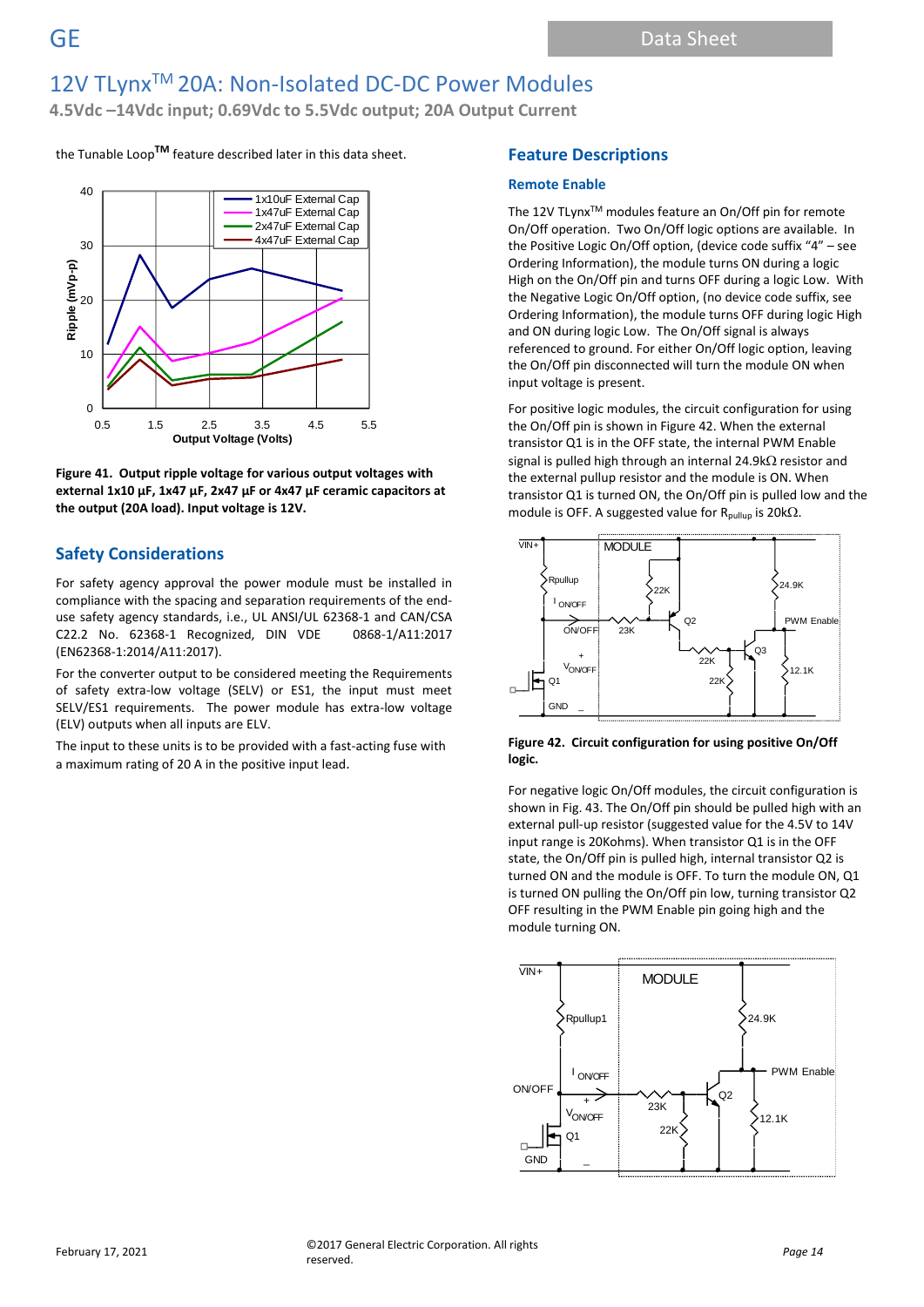**4.5Vdc –14Vdc input; 0.69Vdc to 5.5Vdc output; 20A Output Current**

### **Figure 43. Circuit configuration for using negative On/Off logic.**

#### **Overcurrent Protection**

To provide protection in a fault (output overload) condition, the unit is equipped with internal current-limiting circuitry and can endure current limiting continuously. At the point of current-limit inception, the unit enters hiccup mode. The unit operates normally once the output current is brought back into its specified range.

### **Over Temperature Protection**

To provide protection in a fault condition, the unit is equipped with a thermal shutdown circuit. The unit will shutdown if the overtemperature threshold of 135°C is exceeded at the thermal reference point  $T_{ref}$ . The thermal shutdown is not intended as a guarantee that the unit will survive temperatures beyond its rating. Once the unit goes into thermal shutdown it will then wait to cool before attempting to restart.

### **Input Undervoltage Lockout**

At input voltages below the input undervoltage lockout limit, the module operation is disabled. The module will begin to operate at an input voltage above the undervoltage lockout turn-on threshold.

### **Output Voltage Programming**

The output voltage of the 12V TLynx™ module can be programmed to any voltage from 0.69dc to 5.5Vdc by connecting a resistor between the Trim and GND pins of the module. Certain restrictions apply on the output voltage set point depending on the input voltage. These are shown in the Output Voltage vs. Input Voltage Set Point Area plot in Fig. 44. The Upper Limit curve shows that for output voltages of 0.9V and lower, the input voltage must be lower than the maximum of 14V. The Lower Limit curve shows that for output voltages of 3.3V and higher, the input voltage needs to be larger than the minimum of 4.5V.



#### **Figure 44. Output Voltage vs. Input Voltage Set Point Area plot showing limits where the output voltage can be set for different input voltages.**

Without an external resistor between Trim and GND pins, the output of the module will be 0.69Vdc. To calculate the value of the trim resistor, *Rtrim* for a desired output voltage, use the following equation:

$$
Rtrim = \left[\frac{6.9}{(Vo - 0.69)}\right] k\Omega
$$

Rtrim is the external resistor in kΩ

*Vo* is the desired output voltage.

Table 1 provides Rtrim values required for some common output voltages.

| ۰,<br>. .<br>×<br>×<br>ł |  |
|--------------------------|--|
|--------------------------|--|

| $V_{O, set}(V)$ | $Rtrim (K\Omega)$ |
|-----------------|-------------------|
| 0.7             | 690               |
| 1.0             | 22.26             |
| 1.2             | 13.53             |
| 1.5             | 8.519             |
| 1.8             | 6.216             |
| 2.5             | 3.812             |
| 3.3             | 2.644             |
| 5.0             | 1.601             |

By using a ±0.5% tolerance trim resistor with a TC of ±100ppm, a set point tolerance of ±1.5% can be achieved as specified in the electrical specification.

### **Remote Sense**

The 12V TLynx<sup>™</sup> power modules have a Remote Sense feature to minimize the effects of distribution losses by regulating the voltage between the S+ and S– pins. The voltage between the S– and GND pins of the module must not drop below –0.2V. If Remote Sense is being used, the voltage between S+ and S– cannot be more than 0.5V larger than the voltage between VOUT and GND. Note that the output voltage of the module cannot exceed the specified maximum value. When the Remote Sense feature is not being used, connect the S+ pin to the VOUT pin and the S– pin to the GND pin.



**Figure 45. Circuit configuration for programming output voltage using an external resistor.**

#### **Voltage Margining**

Output voltage margining can be implemented in the 12V TLynx<sup>TM</sup> modules by connecting a resistor,  $R_{\text{margin-up}}$ , from the Trim pin to the ground pin for margining-up the output voltage and by connecting a resistor, R<sub>margin-down</sub>, from the Trim pin to output pin for margining-down. Figure 46 shows the circuit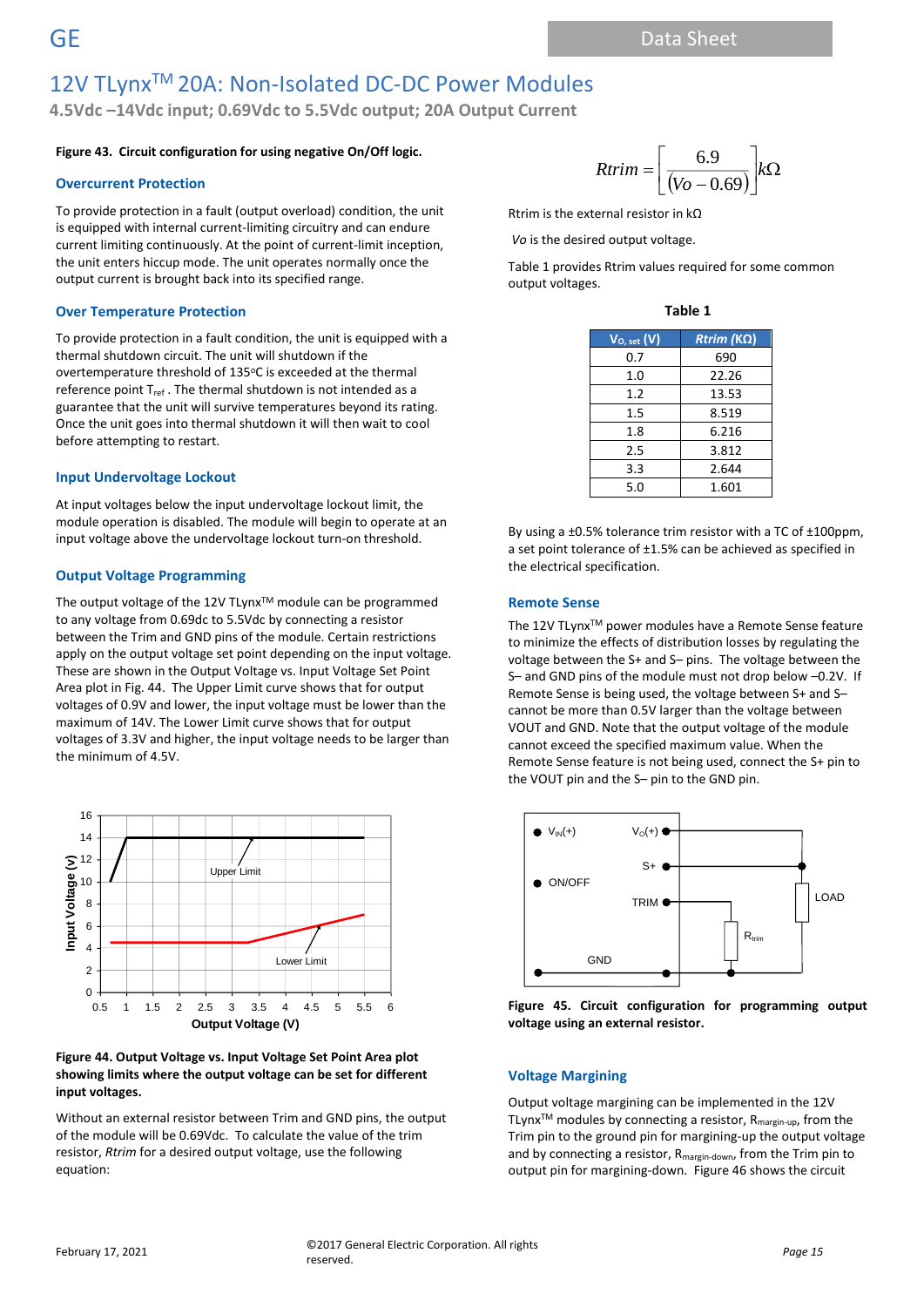**4.5Vdc –14Vdc input; 0.69Vdc to 5.5Vdc output; 20A Output Current**

configuration for output voltage margining. The POL Programming Tool, available at www.lineagepower.com under the Design Tools section, also calculates the values of  $R_{\text{margin-up}}$  and  $R_{\text{margin-down}}$  for a specific output voltage and % margin. Please consult your local Lineage Power Technical Representative for additional details.



#### **Figure 46. Circuit Configuration for margining Output voltage**

#### **Monotonic Start-up and Shutdown**

The 12V TLynx™ modules have monotonic start-up and shutdown behavior for any combination of rated input voltage, output current and operating temperature range.

#### **Startup into Pre-biased Output**

The 12V Pico TLynx<sup>™</sup> 20A modules can start into a prebiased output as long as the prebias voltage is 0.5V less than the set output voltage. Note that prebias operation is not supported when output voltage sequencing is used.

#### **Output Voltage Sequencing**

The 12V TLynx<sup>™</sup> modules include a sequencing feature, EZ-SEQUENCE that enables users to implement various types of output voltage sequencing in their applications. This is accomplished via an additional sequencing pin. When not using the sequencing feature, either tie the SEQ pin to VIN or leave it unconnected.

When an analog voltage is applied to the SEQ pin, the output voltage tracks this voltage until the output reaches the set-point voltage. The final value of the SEQ voltage must be set higher than the set-point voltage of the module. The output voltage follows the voltage on the SEQ pin on a one-to-one volt basis. By connecting multiple modules together, multiple modules can track their output voltages to the voltage applied on the SEQ pin.

For proper voltage sequencing, first, input voltage is applied to the module. The On/Off pin of the module is left unconnected (or tied to GND for negative logic modules or tied to VIN for positive logic modules) so that the module is ON by default. After applying input voltage to the module, a minimum 10msec delay is required before applying voltage on the SEQ pin. During this time, a voltage of 50mV (± 20 mV) is maintained on the SEQ pin. This delay gives the module enough time to complete its internal power-up soft-start cycle. During the delay time, the SEQ pin should be held close to ground (nominally 50mV ± 20 mV). This is required to keep the internal opamp out of saturation thus preventing output overshoot during the start of the sequencing ramp. By selecting resistor R1 (see fig. 47) according to the following equation

$$
R1 = \frac{24950}{V_{IN} - 0.05}
$$
 ohms,

the voltage at the sequencing pin will be 50mV when the sequencing signal is at zero.



#### **Figure 47. Circuit showing connection of the sequencing signal to the SEQ pin.**

After the 10msec delay, an analog voltage is applied to the SEQ pin and the output voltage of the module will track this voltage on a one-to-one volt bases until the output reaches the setpoint voltage. To initiate simultaneous shutdown of the modules, the SEQ pin voltage is lowered in a controlled manner. The output voltage of the modules tracks the voltages below their set-point voltages on a one-to-one basis. A valid input voltage must be maintained until the tracking and output voltages reach ground potential.

When using the EZ-SEQUENCETM feature to control start-up of the module, pre-bias immunity during start-up is disabled. The pre-bias immunity feature of the module relies on the module being in the diode-mode during start-up. When using the EZ-SEQUENCE™ feature, modules goes through an internal set-up time of 10msec, and will be in synchronous rectification mode when the voltage at the SEQ pin is applied. This will result in the module sinking current if a pre-bias voltage is present at the output of the module. When pre-bias immunity during start-up is required, the EZ-SEQUENCETM feature must be disabled. For additional guidelines on using the EZ-SEQUENCE™ feature please refer to Application Note AN04-008 "Application Guidelines for Non-Isolated Converters: Guidelines for Sequencing of Multiple Modules", or contact the Lineage Power Technical representative for additional information.

#### **Power Good**

The 12V TLynx™ modules provide a Power Good (PGOOD) signal that is implemented with an open-drain output to indicate that the output voltage is within the regulation limits of the power module. The PGOOD signal will be de-asserted to a low state if any condition such as overtemperature, overcurrent or loss of regulation occurs that would result in the output voltage going ±11% outside the setpoint value. The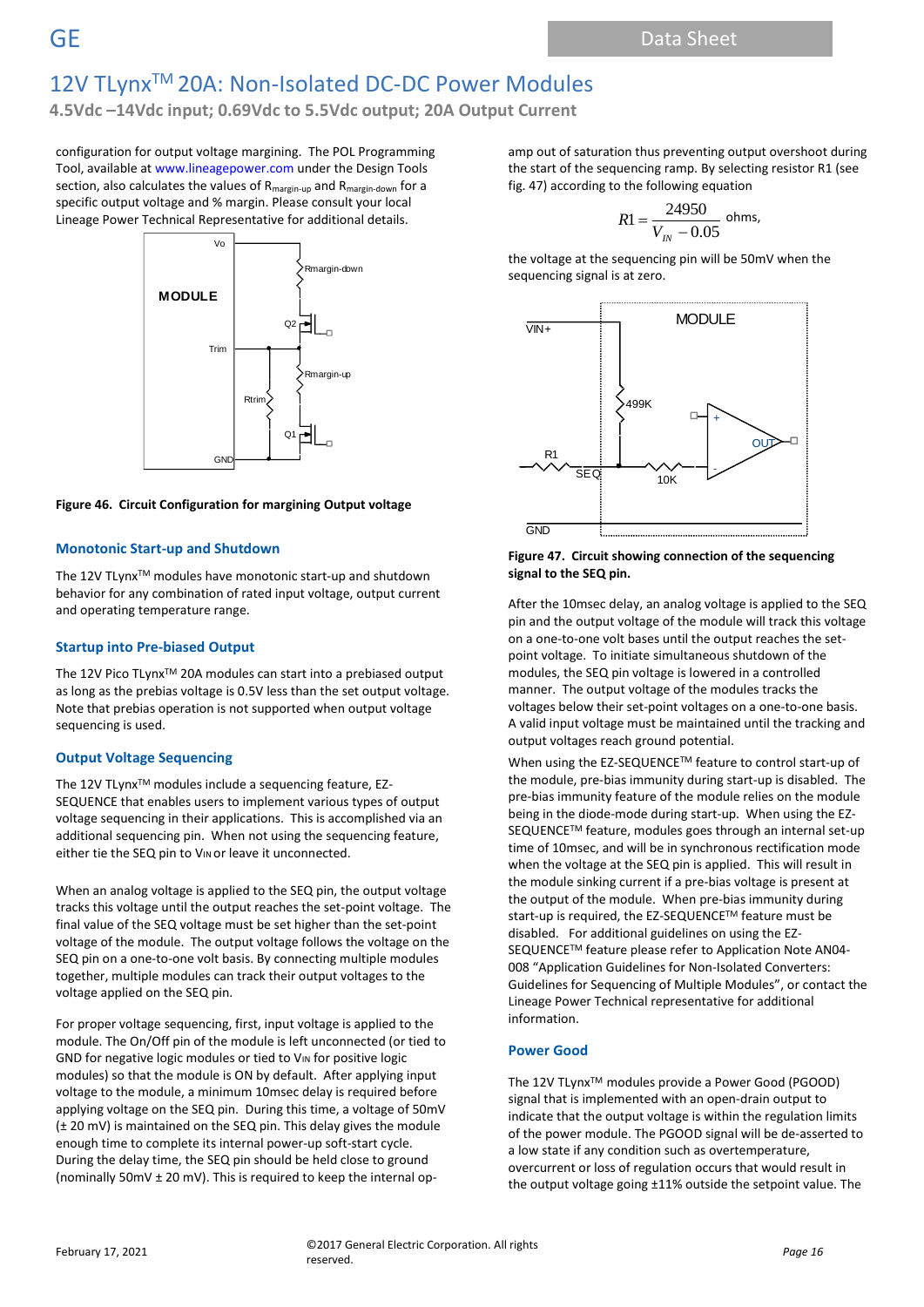**4.5Vdc –14Vdc input; 0.69Vdc to 5.5Vdc output; 20A Output Current**

PGOOD terminal should be connected through a pullup resistor (suggested value 100K $\Omega$ ) to a source of 6VDC or less.

### **Synchronization**

The 12V TLynx™ series of modules can be synchronized using an external signal. Details of the SYNC signal are provided in the Electrical Specifications table. If the synchronization function is not being used, leave the SYNC pin floating.

### **Tunable Loop TM**

The 12V TLynx<sup>™</sup> 20A modules have a new feature that optimizes transient response of the module called Tunable Loop™.

External capacitors are usually added to the output of the module for two reasons: to reduce output ripple and noise (see Figure 41) and to reduce output voltage deviations from the steady-state value in the presence of dynamic load current changes. Adding external capacitance however affects the voltage control loop of the module, typically causing the loop to slow down with sluggish response. Larger values of external capacitance could also cause the module to become unstable.

The Tunable Loop<sup>TM</sup> allows the user to externally adjust the voltage control loop to match the filter network connected to the output of the module. The Tunable Loop™ is implemented by connecting a series R-C between the SENSE and TRIM pins of the module, as shown in Fig. 47. This R-C allows the user to externally adjust the voltage loop feedback compensation of the module.



### **Figure. 48. Circuit diagram showing connection of RTUME and CTUNE to tune the control loop of the module.**

Recommended values of R<sub>TUNE</sub> and C<sub>TUNE</sub> for different output capacitor combinations are given in Tables 2 and 3. Table 2 shows the recommended values of  $R_{\text{TUNE}}$  and  $C_{\text{TUNE}}$  for different values of ceramic output capacitors up to 940 F that might be needed for an application to meet output ripple and noise requirements. Selecting  $R_{\text{TUNE}}$  and  $C_{\text{TUNE}}$  according to Table 2 will ensure stable operation of the module.

In applications with tight output voltage limits in the presence of dynamic current loading, additional output capacitance will be required. Table 3 lists recommended values of  $R_{\text{TUNE}}$  and  $C_{\text{TUNE}}$  in order to meet 2% output voltage deviation limits for some common output voltages in the presence of a 10A to 20A step change (50% of full load), with an input voltage of 12V.

Please contact your Lineage Power technical representative to obtain more details of this feature as well as for guidelines on how to select the right value of external R-C to tune the module for best transient performance and stable operation for other output capacitance values or input voltages other than 12V.

#### **Table 2. General recommended values of of R<sub>TUNE</sub> and C<sub>TUNE</sub> for Vin=12V and various external ceramic capacitor combinations.**

| <b>Co</b>         |     |                      |     | 1x47uF 2x47uF 4x47uF 10x47uF 20x47uF |      |
|-------------------|-----|----------------------|-----|--------------------------------------|------|
| <b>R</b> TUNE     | 240 | 240                  | 240 | 150                                  | 150  |
| $C_{\text{TUNE}}$ |     | 1500pF 2700pF 5600pF |     | 12nF                                 | 15nF |

#### **Table 3. General Recommended values of RTUNE and CTUNE to obtain transient deviation of 2% of Vout for a 10A step load with Vin=12V.**

| Vo           | 5V          | 3.3V                                           | 2.5V                                | 1.8V                                | 1.2V                                | 0.69V                   |
|--------------|-------------|------------------------------------------------|-------------------------------------|-------------------------------------|-------------------------------------|-------------------------|
| Co           | $6x47\mu F$ | $5x47\mu F +$<br>330 <sub>u</sub> F<br>Polymer | 2x<br>330 <sub>u</sub> F<br>Polymer | $6x47\mu F +$<br>2x330µF<br>Polymer | $6x47\mu F +$<br>4x330uF<br>Polymer | 12<br>x330µF<br>Polymer |
| RTUNE        | 220         | 220                                            | 200                                 | 150                                 | 150                                 | 150                     |
| <b>CTUNE</b> | 5600pF      | 7500pF                                         | 18nF                                | 33nF                                | 120 <sub>n</sub> F                  | 120 <sub>n</sub> F      |
| Δ٧           | 99mV        | 66mV                                           | 50 <sub>mV</sub>                    | 36mV                                | 24 <sub>m</sub> V                   | 12mV                    |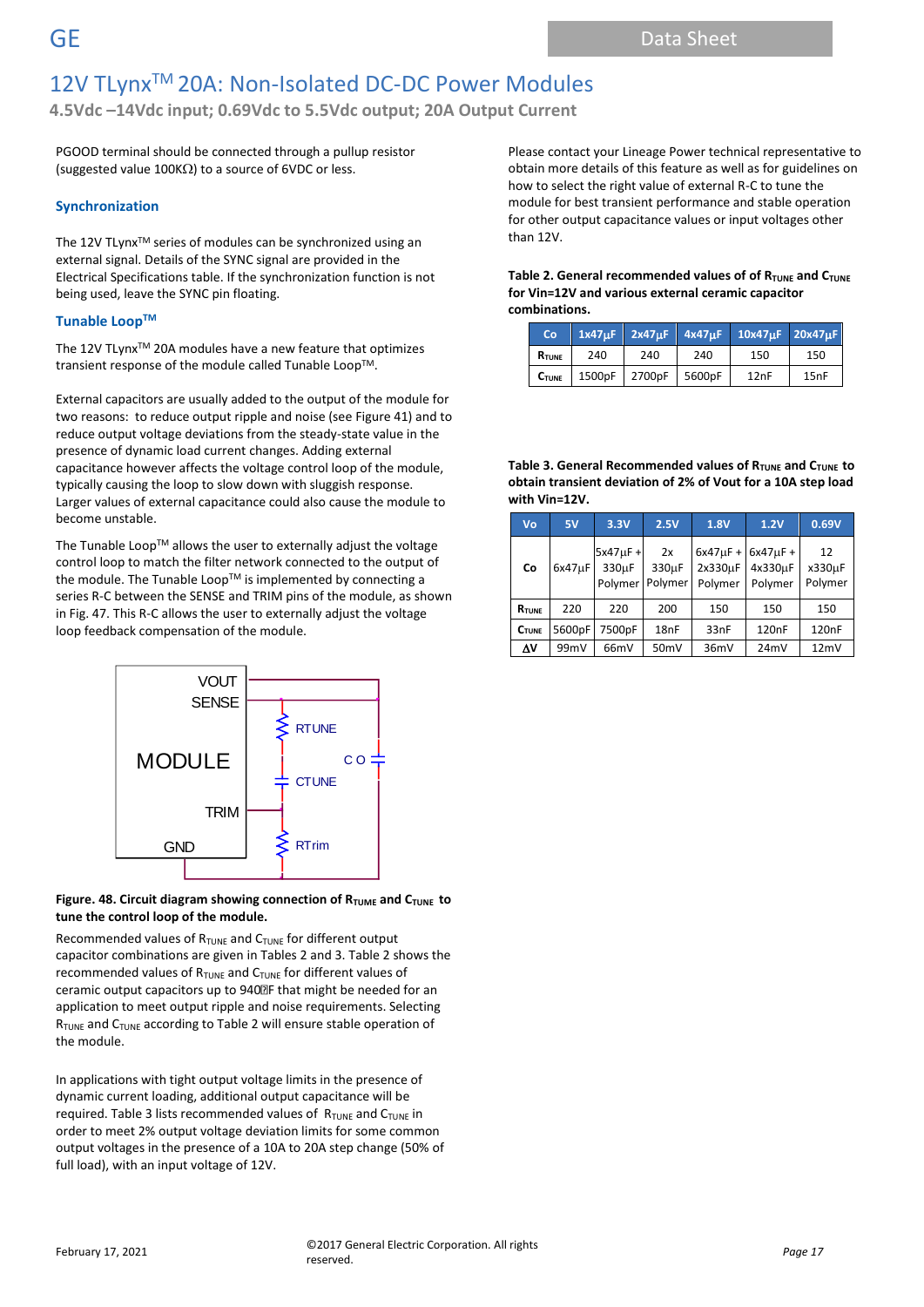# 12V TLynx™ 20A: Non-Isolated DC-DC Power Modules

**4.5Vdc –14Vdc input; 0.69Vdc to 5.5Vdc output; 20A Output Current**

### **Thermal Considerations**

Power modules operate in a variety of thermal environments; however, sufficient cooling should always be provided to help ensure reliable operation.

Considerations include ambient temperature, airflow, module power dissipation, and the need for increased reliability. A reduction in the operating temperature of the module will result in an increase in reliability. The thermal data presented here is based on physical measurements taken in a wind tunnel. The test set-up is shown in Figure 49. The preferred airflow direction for the module is in Figure 50. The derating data applies to airflow in either direction of the module's long axis.



**Figure 49. Thermal Test Setup.**

The thermal reference points, T<sub>ref</sub> used in the specifications are also shown in Figure 50. For reliable operation the temperatures at these points should not exceed 125°C. The output power of the module should not exceed the rated power of the module (Vo,set x Io,max).

Please refer to the Application Note "Thermal Characterization Process For Open-Frame Board-Mounted Power Modules" for a detailed discussion of thermal aspects including maximum device temperatures.



**Figure 50. Preferred airflow direction and location of hot-spot of the module (Tref).**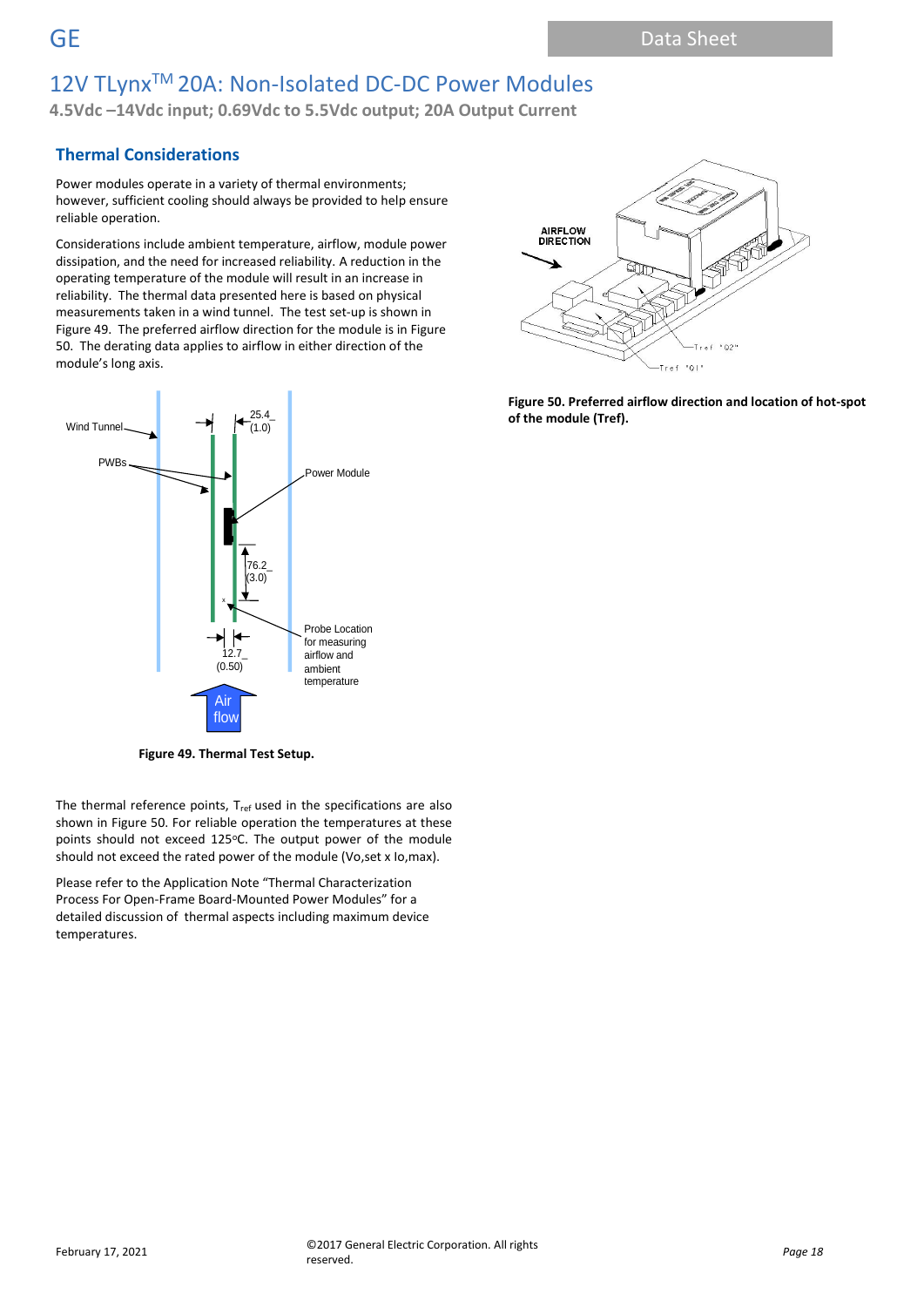**4.5Vdc –14Vdc input; 0.69Vdc to 5.5Vdc output; 20A Output Current**

# **Example Application Circuit**

| <b>Requirements:</b> |                                                        |
|----------------------|--------------------------------------------------------|
| Vin:                 | 12V                                                    |
| Vout:                | 1.8V                                                   |
| lout:                | 15A max., worst case load transient is from 10A to 15A |
| AVout:               | 1.5% of Vout (36mV) for worst case load transient      |
| Vin, ripple          | 1.5% of Vin (180mV, p-p)                               |



- CI1 2 x 22µF/16V ceramic capacitor (e.g. Murata GRM32ER61C226KE20)
- CI2 200µF/16V bulk electrolytic
- CO1 5 x 47µF/6.3V ceramic capacitor (e.g. Murata GRM31CR60J476ME19)
- CO2 2 x 330µF/6.3V Polymer (e.g. Sanyo, Poscap)
- CTune 22nF ceramic capacitor (can be 1206, 0805 or 0603 size)
- RTune 150 ohms SMT resistor (can be 1206, 0805 or 0603 size)
- RTrim 6.19k $\Omega$  SMT resistor (can be 1206, 0805 or 0603 size, recommended tolerance of 0.1%)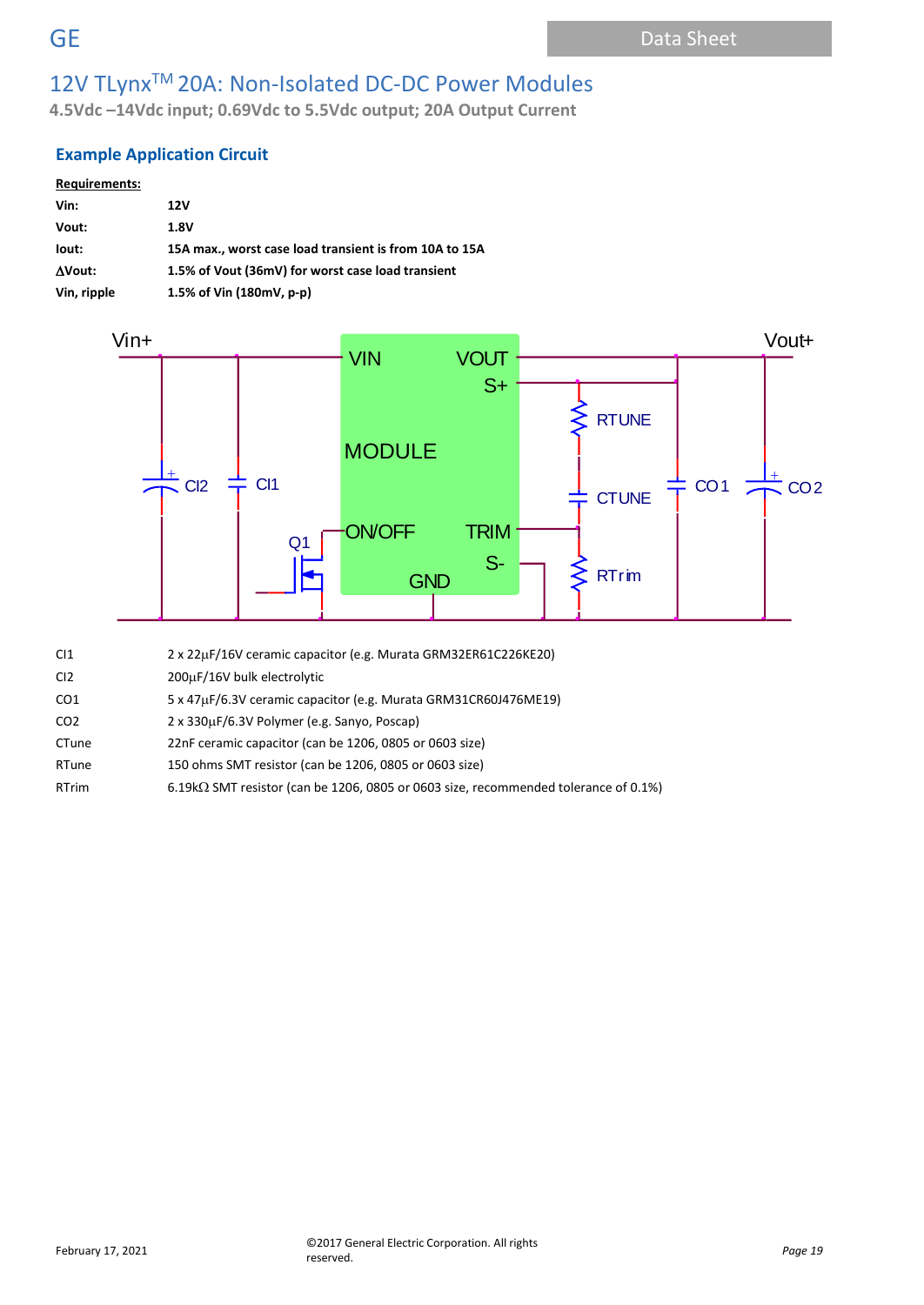**4.5Vdc –14Vdc input; 0.69Vdc to 5.5Vdc output; 20A Output Current**

# **Mechanical Outline**

Dimensions are in millimeters and (inches).

Tolerances: x.xx in.  $\pm$  0.02 in. (x.x mm  $\pm$  0.5 mm) [unless otherwise indicated]











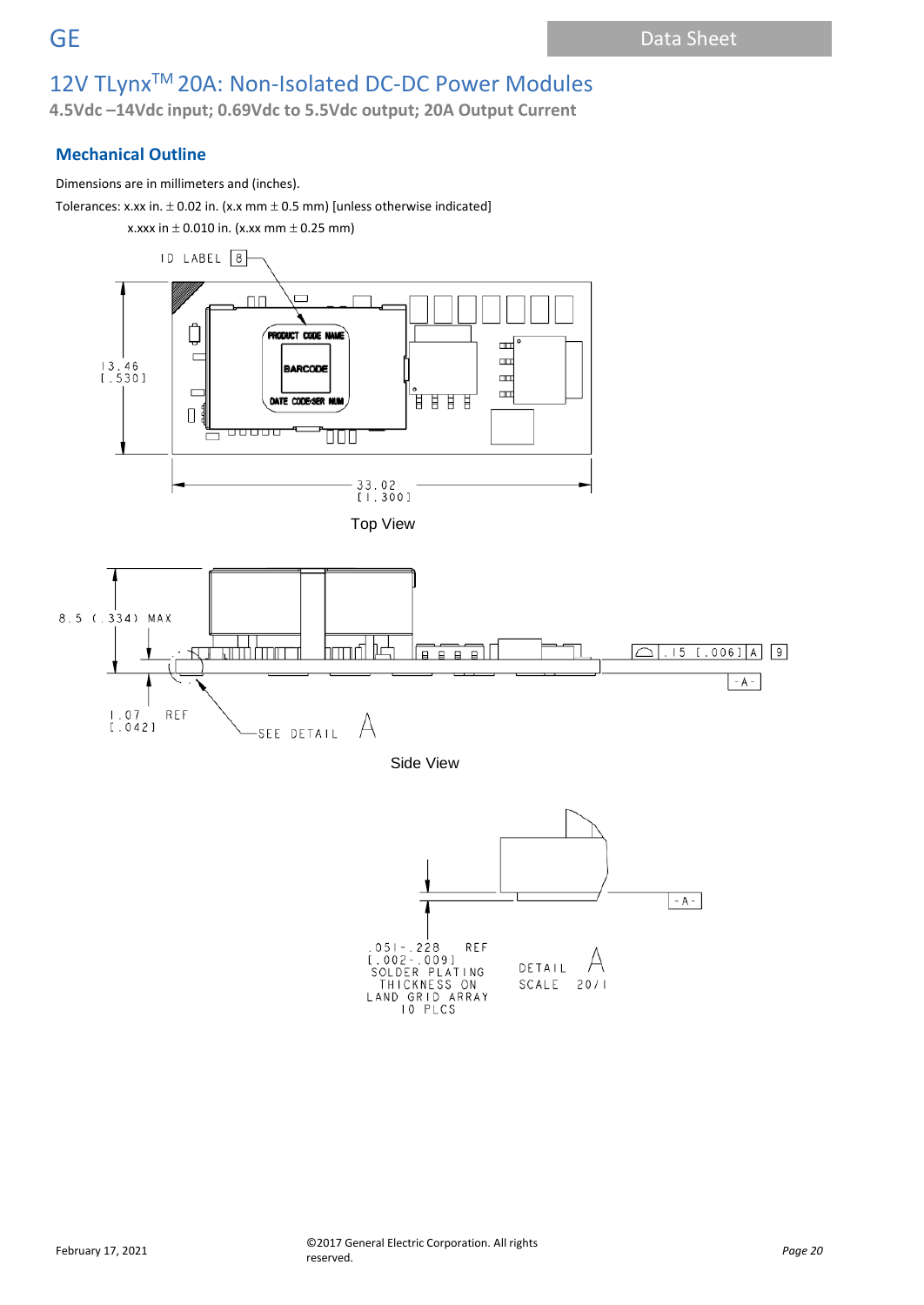**4.5Vdc –14Vdc input; 0.69Vdc to 5.5Vdc output; 20A Output Current**

### **Recommended Pad Layout**

### Dimensions are in millimeters and (inches).

Tolerances: x.xx in.  $\pm$  0.02 in. (x.x mm  $\pm$  0.5 mm) [unless otherwise indicated]

x.xxx in  $\pm$  0.010 in. (x.xx mm  $\pm$  0.25 mm)



# RECOMMENDED FOOTPRINT - THRU THE BOARD-

| <b>PIN</b>     | <b>FUNCTION</b> |  |  |  |  |  |  |
|----------------|-----------------|--|--|--|--|--|--|
| 1              | ON/OFF          |  |  |  |  |  |  |
| $\overline{2}$ | <b>VIN</b>      |  |  |  |  |  |  |
| 3              | SEQ             |  |  |  |  |  |  |
| 4              | GND             |  |  |  |  |  |  |
| 5              | VOUT            |  |  |  |  |  |  |
| 6              | TRIM            |  |  |  |  |  |  |
| 7              | $S+$            |  |  |  |  |  |  |
| 8              | $S-$            |  |  |  |  |  |  |
| 9              | <b>PGOOD</b>    |  |  |  |  |  |  |
| 10             | <b>SYNC</b>     |  |  |  |  |  |  |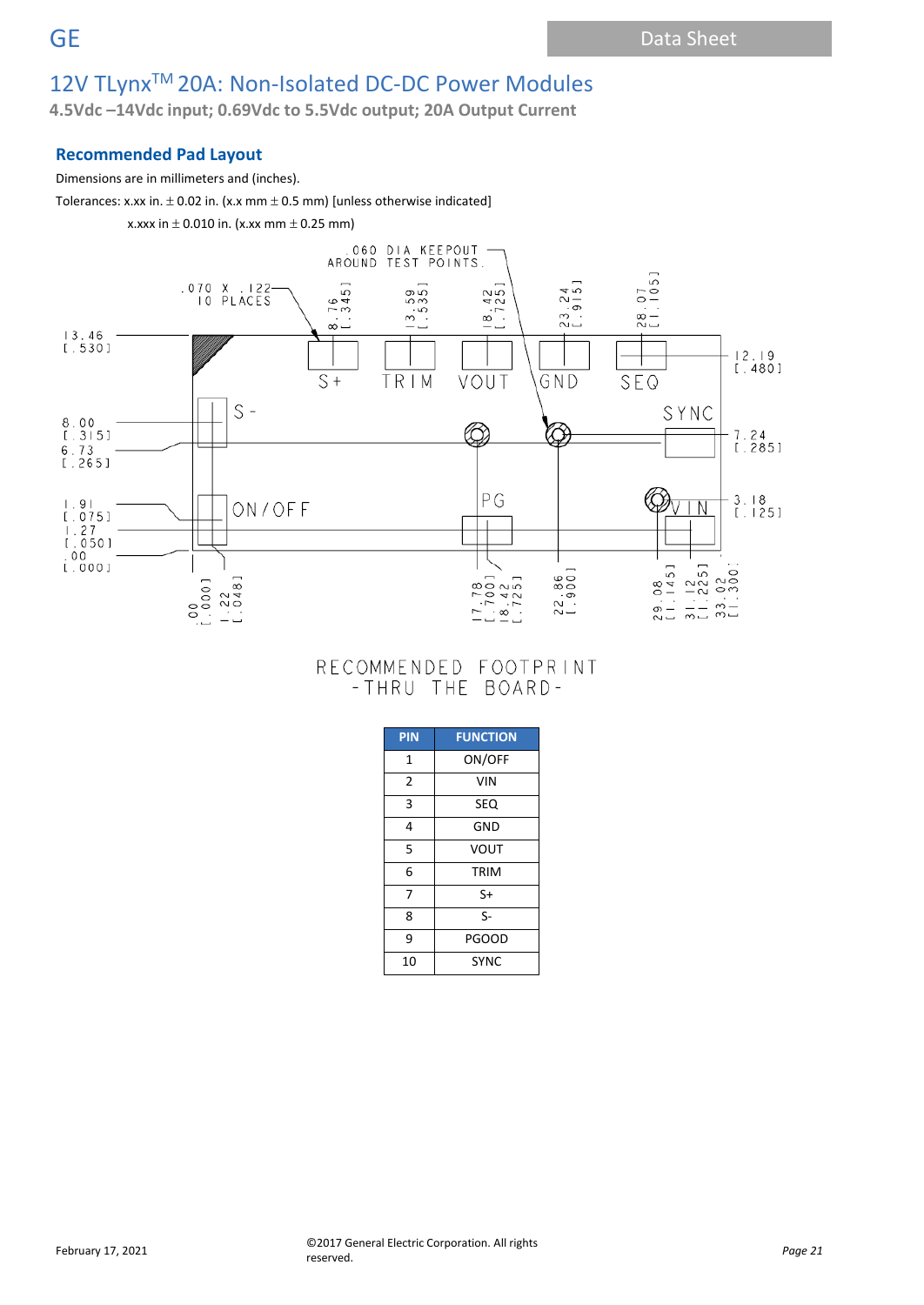**4.5Vdc –14Vdc input; 0.69Vdc to 5.5Vdc output; 20A Output Current**

# **Packaging Details**

The 12V TLynx<sup>™</sup> modules are supplied in tape & reel as standard. Modules are shipped in quantities of 250 modules per reel. All Dimensions are in millimeters and (in inches).

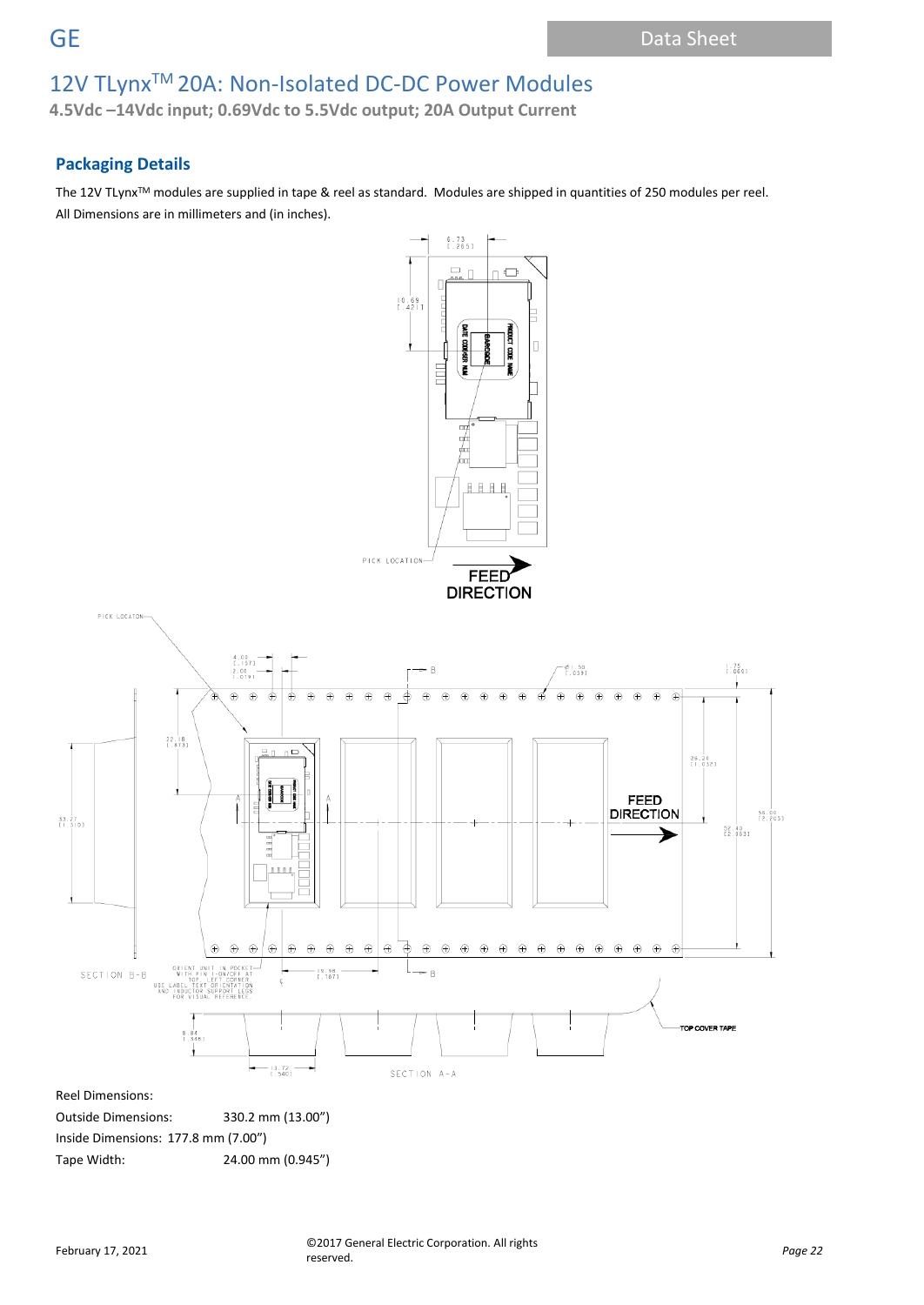**4.5Vdc –14Vdc input; 0.69Vdc to 5.5Vdc output; 20A Output Current**

### **Surface Mount Information**

### **Pick and Place**

The 12V TLynx<sup>™</sup> modules use an open frame construction and are designed for a fully automated assembly process. The modules are fitted with a label designed to provide a large surface area for pick and place operations. The label meets all the requirements for surface mount processing, as well as safety standards, and is able to withstand reflow temperatures of up to 300°C. The label also carries product information such as product code, serial number and the location of manufacture.

### **Nozzle Recommendations**

The module weight has been kept to a minimum by using open frame construction. Variables such as nozzle size, tip style, vacuum pressure and placement speed should be considered to optimize this process. The minimum recommended inside nozzle diameter for reliable operation is 3mm. The maximum nozzle outer diameter, which will safely fit within the allowable component spacing, is 7 mm.

### **Bottom Side / First Side Assembly**

This module is not recommended for assembly on the bottom side of a customer board. If such an assembly is attempted, components may fall off the module during the second reflow process. If assembly on the bottom side is planned, please contact Lineage Power for special manufacturing process instructions

### **Lead Free Soldering**

The 12V TLynx<sup>™</sup> modules are lead-free (Pb-free) and RoHS compliant and fully compatible in a Pb-free soldering process. Failure to observe the instructions below may result in the failure of or cause damage to the modules and can adversely affect long-term reliability.

#### **Pb-free Reflow Profile**

Power Systems will comply with J-STD-020 Rev. C (Moisture/Reflow Sensitivity Classification for Nonhermetic Solid State Surface Mount Devices) for both Pb-free solder profiles and MSL classification procedures. This standard provides a recommended forced-airconvection reflow profile based on the volume and thickness of the package (table 4-2). The suggested Pb-free solder paste is Sn/Ag/Cu (SAC). For questions regarding LGA, solder volume; please contact Lineage Power for special manufacturing process instructions. The recommended linear reflow profile using Sn/Ag/Cu solder is shown in Fig. 50. Soldering outside of the recommended profile requires testing to verify results and performance.

#### **MSL Rating**

The 12V TLynx<sup>™</sup> modules have a MSL rating of 2.

### **Storage and Handling**

The recommended storage environment and handling procedures for moisture-sensitive surface mount packages is detailed in J-STD-033 Rev. A (Handling, Packing, Shipping and Use of Moisture/Reflow Sensitive Surface Mount Devices). Moisture barrier bags (MBB) with desiccant are required for MSL ratings of 2 or greater. These sealed packages should not be broken until time of use. Once the original

package is broken, the floor life of the product at conditions of  $\leq$  30°C and 60% relative humidity varies according to the MSL rating (see J-STD-033A). The shelf life for dry packed SMT packages will be a minimum of 12 months from the bag seal date, when stored at the following conditions: < 40° C, < 90% relative humidity.



**Figure 50. Recommended linear reflow profile using Sn/Ag/Cu solder.**

### **Post Solder Cleaning and Drying Considerations**

Post solder cleaning is usually the final circuit-board assembly process prior to electrical board testing. The result of inadequate cleaning and drying can affect both the reliability of a power module and the testability of the finished circuit-board assembly. For guidance on appropriate soldering, cleaning and drying procedures, refer to *Board Mounted Power Modules: Soldering and Cleaning* Application Note (AN04-001).